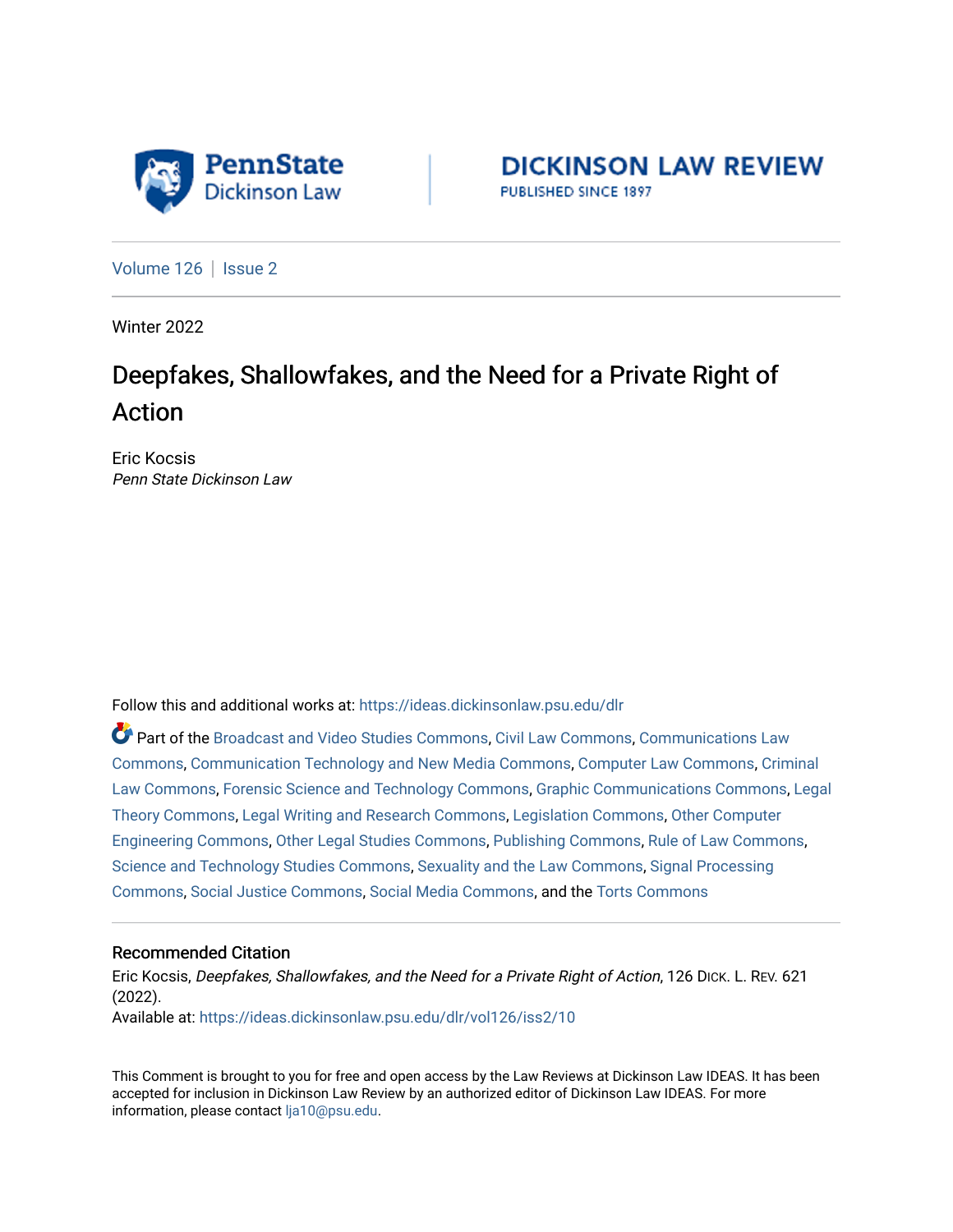## Deepfakes, Shallowfakes, and the Need for a Private Right of Action

## Eric Kocsis\*

#### **ABSTRACT**

For nearly as long as there have been photographs and videos, people have been editing and manipulating them to make them appear to be something they are not. Usually edited or manipulated photographs are relatively easy to detect, but those days are numbered. Technology has no morality; as it advances, so do the ways it can be misused. The lack of morality is no clearer than with deepfake technology.

People create deepfakes by inputting data sets, most often pictures or videos into a computer. A series of neural networks attempt to mimic the original data set until they are nearly indistinguishable. The result is an ability to create pictures and videos entirely from data points.

There are many positive uses for deepfakes, such as in education, entertainment, and business, but the potential for misuse is high. People can create pornographic images of others and make it appear as if they are performing sexual acts on video that they had not. Deepfakes such as these often target women and celebrities. People also use deepfakes to target politicians, which has deeper implications for democracy and the electoral process.

Unfortunately, the legal system is currently unequipped to handle the problems that deepfakes are causing. In response, many lawmakers and policy experts are calling for legislation to protect people from these dangers. These proposals range from technological preventative measures to legal remedies. Many people are calling for criminal liability for those engaging in malicious deepfake activities, but there has been reluctance towards enacting a civil remedy. Malicious deepfakes overwhelmingly are nonconsensual porn that target women. Currently the law in most jurisdictions offers little to no legal recourse for those who

<sup>\*</sup> J.D. Candidate, Pennsylvania State University Dickinson Law, 2022. Thank you to Jeremy Ulm for his countless hours of assistance throughout the process of writing this Comment. I would also like to thank Professor Peter Glenn for being a great mentor; I would not be here without you.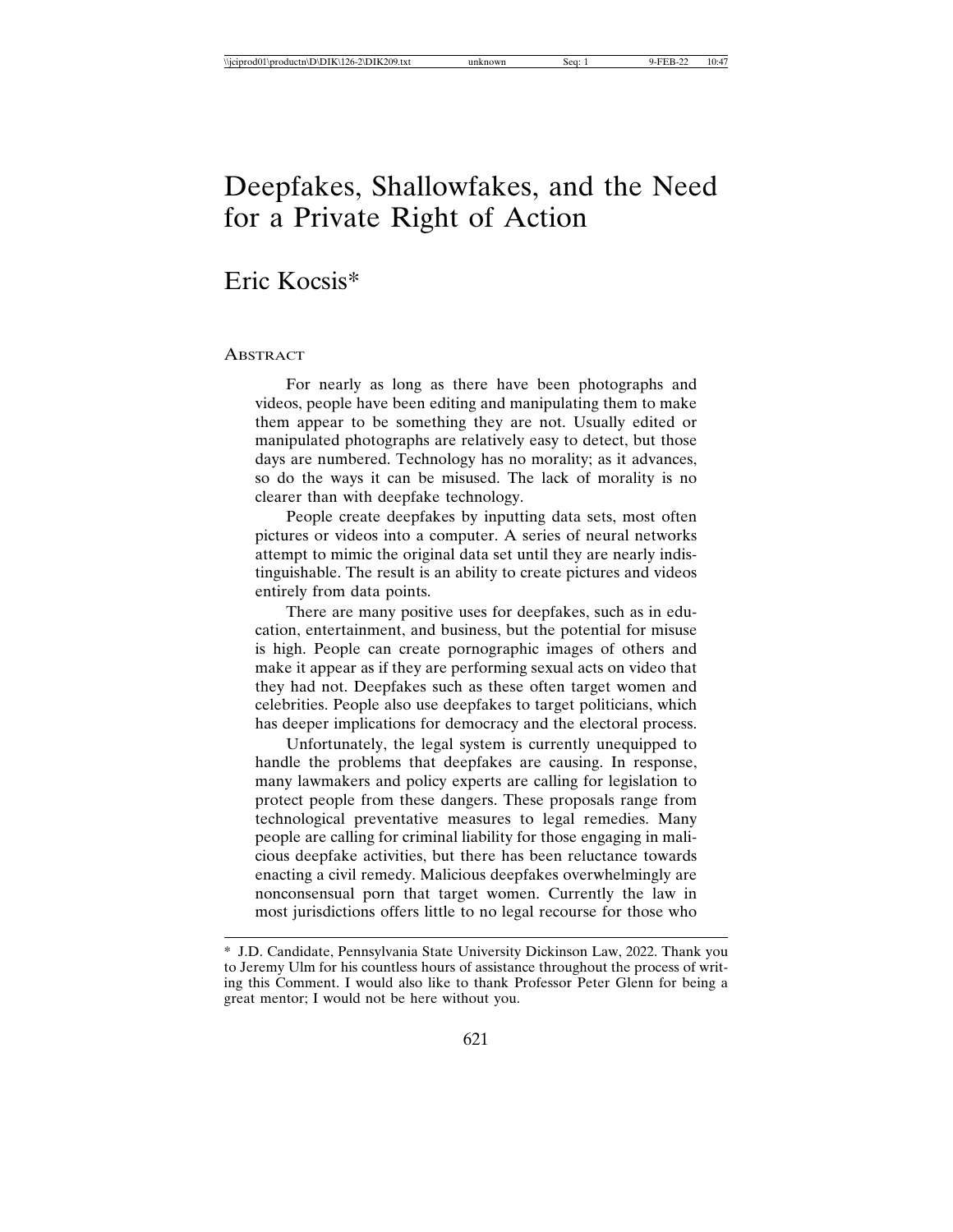are targeted. Therefore, it is necessary that the federal government include a private right of action in any proposed deepfake legislation.

|             |                                                                                               | 622                                                                    |
|-------------|-----------------------------------------------------------------------------------------------|------------------------------------------------------------------------|
|             |                                                                                               |                                                                        |
| A.          | $History \dots \dots \dots \dots \dots \dots \dots \dots \dots \dots \dots \dots \dots \dots$ | 625                                                                    |
| $B_{\cdot}$ |                                                                                               | 626                                                                    |
| $C_{\cdot}$ |                                                                                               | 628                                                                    |
|             | L.                                                                                            | 629                                                                    |
|             | a.                                                                                            |                                                                        |
|             | $h_{\cdot}$                                                                                   |                                                                        |
|             | $C_{-}$                                                                                       | 631                                                                    |
|             | 2.                                                                                            |                                                                        |
|             | a.                                                                                            | 632                                                                    |
|             | $h_{\cdot}$                                                                                   | 633                                                                    |
|             | C <sub>1</sub>                                                                                |                                                                        |
|             |                                                                                               | 637                                                                    |
|             |                                                                                               |                                                                        |
|             | A. Current Legal Remedies and Where They Fall                                                 |                                                                        |
|             |                                                                                               | 637                                                                    |
|             | $\mathcal{I}$ .                                                                               | 637                                                                    |
|             | California $AB-602 - A$ First Attempt at<br>a.                                                |                                                                        |
|             | Private Right of Action                                                                       | 638                                                                    |
|             | b.                                                                                            | 639                                                                    |
|             | 2.                                                                                            | 641                                                                    |
|             | Federal Copyright Law<br>a.                                                                   | 641                                                                    |
|             | The DEEPFAKES Accountability Act<br>b.                                                        | 642                                                                    |
|             | B. A Federal Private Right of Action                                                          | 644                                                                    |
|             | Why Is a Private Right of Action Necessary? .<br>$\mathcal{I}$ .                              | 644                                                                    |
|             | What Would the Law Look Like?<br>2.                                                           | 645                                                                    |
| C.          | Deepfakes and the First Amendment                                                             | 647                                                                    |
|             | III.                                                                                          | What Is a Deepfake and How Are They Made?<br>Why People Make Deepfakes |

#### I. INTRODUCTION

"Your eyes can deceive you; don't trust them."<sup>1</sup> Although Obi Wan Kenobi's line in Star Wars: Episode IV – A New Hope encourages Luke Skywalker to use the force,<sup>2</sup> people should still heed this advice in the real world. People have been manipulating photo-

<sup>1.</sup> STAR WARS: EPISODE IV – A NEW HOPE (Lucasfilm Ltd. 1977).

<sup>2.</sup> *Id.*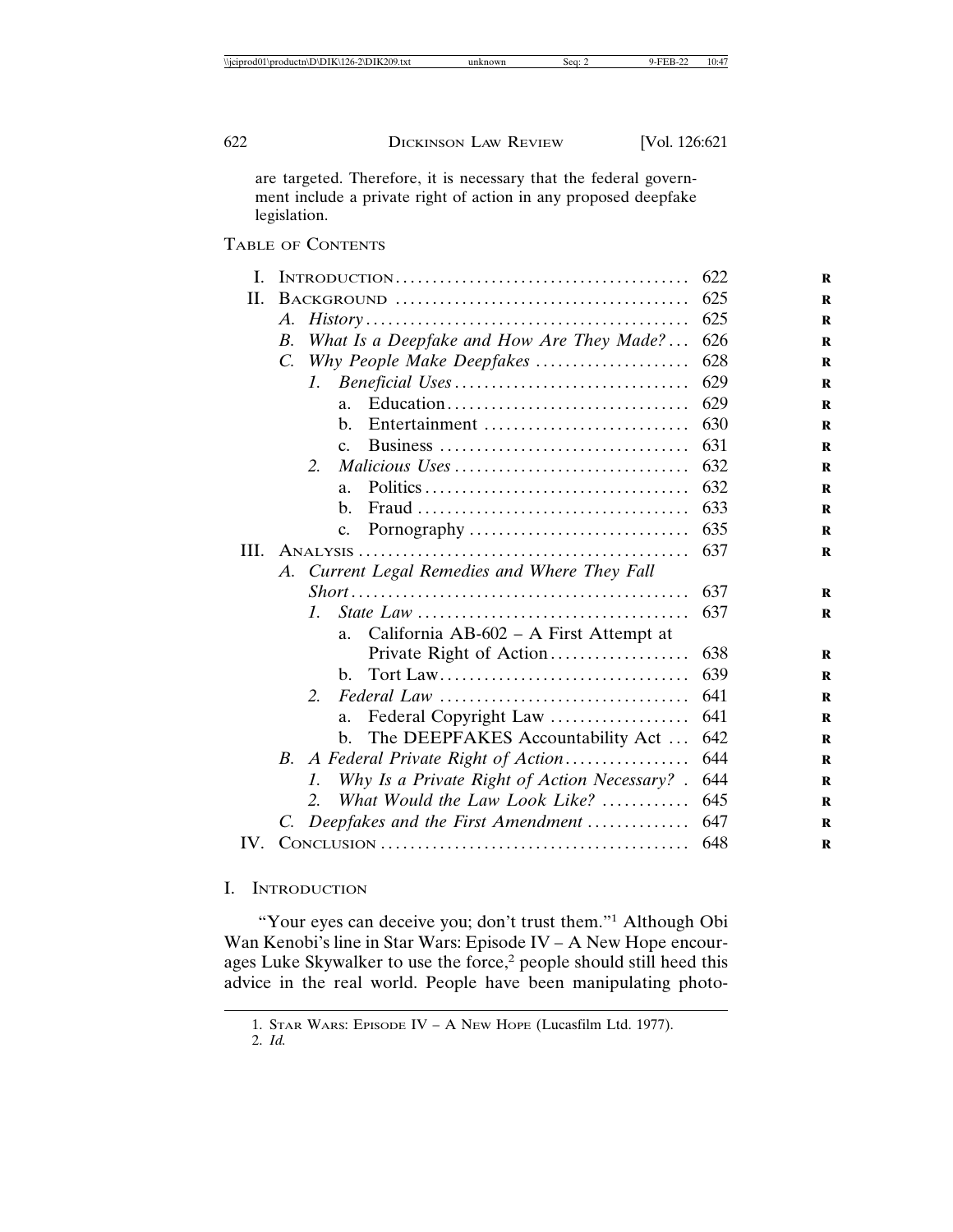graphs for nearly as long as photographs have existed.<sup>3</sup> People often use manipulated photographs in humorous or whimsical manners without intending to trick the viewer into believing them.<sup>4</sup> In other contexts, people use manipulated photographs to trick observers into believing that they are real, but they are often benign.<sup>5</sup> But, in some cases, people can harm one another using manipulated images.<sup>6</sup>

As technology advanced, so did the ability to manipulate media. Over 30 years ago, Adobe created Photoshop, which ushered in a new era of media manipulation.<sup>7</sup> Because of Photoshop, people were able to manipulate photographs quicker and more easily.<sup>8</sup> Photoshop had become so widespread that the word "photoshop" itself became a verb to describe the act of doctoring images.<sup>9</sup> Despite their convincing appearance, experts can quite successfully identify media manipulated by Photoshop.10 Unfortunately, it becomes harder to detect manipulated media as technology becomes more advanced. $11$ 

Deepfakes are the newest link in the ever-growing chain of media manipulation. Deepfakes utilize artificial intelligence to, among

5. *See, e.g.*, *Cottingley Fairies: How Sherlock Holmes's Creator Was Fooled by Hoax*, BBC NEWS (Dec. 5, 2020), https://bbc.in/3rkfuQR [https://perma.cc/QB4H-627D]. In 1917, two young girls produced images of themselves with fairies, and they did not confess to them being fake until almost 70 years later. *See id.* Sir Arthur Conan Doyle got involved, likely believed the photos were real, and even published articles in support of their authenticity. *See id.*

6. *See* Megan Garber, *Oprah's Head, Ann-Margaret's Body: A Brief History of Pre-Photoshop Fakery*, ATL. (June 11, 2012), https://bit.ly/30dcf1M [https:// perma.cc/VJH7-MNRT]. In 1989, *TV Guide* featured Oprah Winfrey on its cover, but instead of using a picture of Oprah Winfrey, *TV Guide* spliced her head onto the body of Ann-Margret. *See id.* This image was created and distributed without the consent of either woman. *See id.* Ann-Margret was supposedly "shocked," and a spokeswoman for Oprah Winfrey stated, "It's not something she would ever do." John Horn, *Oprah Winfrey Portrait Puts Talk Hostess' Head on Ann-Margret's Body*, AP NEWS (Aug. 28, 1989), https://bit.ly/3qjnIaF.

7. *See* Garber, *supra* note 6.

8. *See* Olson, *supra* note 4.

9. *See* Jenn Shreve, *Photoshop: It's All the Rage*, WIRED (Nov. 19, 2001, 2:00 AM), https://bit.ly/3sUBGS9 [https://perma.cc/KV9X-FUFL].

10. *See* Steven Melendez, *How DARPA's Fighting Deepfakes*, FAST COM-PANY (Apr. 4, 2018), https://bit.ly/30cyK6T [https://perma.cc/8UH8-YDAE].

11. *See id.*

<sup>3.</sup> *See* Jocelyn Sears, *How Photo Retouching Worked Before Photoshop*, MENTAL FLOSS (July 28, 2016), https://bit.ly/2PBjw9B [https://perma.cc/LLE9- QZWW] (describing how Calvert Richard Jones performed the first known photo edit in 1846 by using photo negatives).

<sup>4.</sup> *See* Hann Brooks Olson, *Before Photoshop: A Brief History of Photo Manipulation*, CREATIVELIVE (Dec. 8, 2017), https://cr8.lv/3bdzP4Q [https://perma.cc/ JNQ9-SJ8F]. Around the early 20th century, people would purchase "tall-tale" postcards that made it appear that animals and plants were giant. *See id.*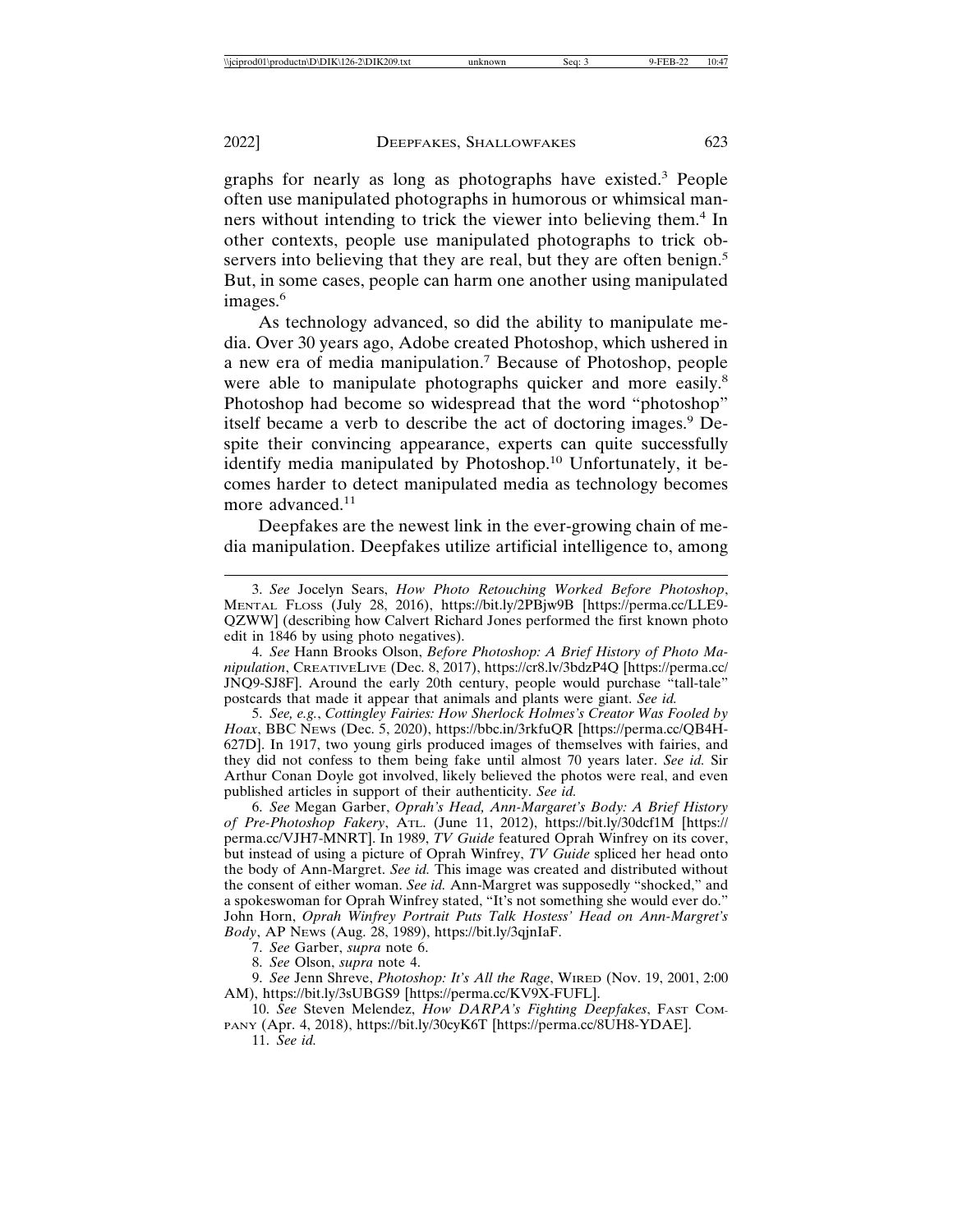other things, replace one person's likeness with another.12 Experts warn that because of deepfakes, manipulated media are becoming increasingly realistic and more difficult to identify.13 Since deepfakes are so difficult to detect, they pose a significant threat to individuals, organizations, and society.<sup>14</sup>

As concerns grow over the looming threat of deepfakes, Congress has begun to take notice.15 Lawmakers included requirements in the National Defense Authorization Act (NDAA) in both 2020 and 2021 for the Department of Defense and the Department of Homeland Security to research and issue reports on deepfakes.<sup>16</sup> In the 2021 NDAA, legislators specifically requested an "analysis of technical countermeasures to deepfakes and for detecting digital content forgeries."17 Legislators are focusing heavily on technical countermeasures because of the effect that deepfakes have on national security.<sup>18</sup>

Although national security issues are of grave concern, legislators must not forget individuals who may be personally harmed by deepfakes. The overwhelming majority of deepfakes currently being produced are pornographic images of women.19 Worse still, these deepfakes often target minors.20 This Comment will show why a federal private right of action is necessary to remedy the harms caused by these malicious deepfakes.<sup>21</sup> A private right of action has been suggested previously in Congress and this Comment

15. *See generally* Matthew F. Ferraro, *Congress's Deepening Interest in Deepfakes*, HILL (Dec. 29, 2020, 12:00 PM), https://bit.ly/3kLQq2F [https://perma.cc/ C23H-TYHM] (explaining various actions Congress is taking relating to deepfakes, such as the FY 2021 NDAA and the IOGAN Act).

17. *See id.*

18. *See generally*, Anthony Kimery, *Deep Fake Technology Outpacing Security Countermeasures*, BIOMETRICUPDATE.COM (Dec. 11, 2018), https://bit.ly/ 30akZWm [https://perma.cc/FJ4G-LT48].

19. *See* HENRY AJDER, GIORGIO PATRINI, FRANCESCO CAVALLI, & LAU-RENCE CULLEN, THE STATE OF DEEPFAKES: LANDSCAPE, THREATS, AND IMPACT 1–2 (2019), https://bit.ly/30Qyk9T [https://perma.cc/W2YY-LH7N].

20. *See* EJ Dickson, *TikTok Stars Are Being Turned Into Deepfake Porn Without Their Consent*, ROLLING STONE (Oct. 26, 2020, 1:16 PM), https://bit.ly/ 2Je9sQw [https://perma.cc/5V68-P8LH].

<sup>12.</sup> *See* Dave Johnson, *What Is a Deepfake? Everything You Need to Know About the AI-Powered Fake Media*, INSIDER (Jan. 22, 2021, 11:46 AM), https:// bit.ly/3bZYAR6 [https://perma.cc/9TUQ-SMBU].

<sup>13.</sup> *See* Melendez, *supra* note 10.

<sup>14.</sup> *See generally* Bobby Chesney & Danielle Citron, *Deep Fakes: A Looming Challenge for Privacy, Democracy, and National Security*, 107 CALIF. L. REV. 1753, 1771–86 (2019).

<sup>16.</sup> *See id.*

<sup>21.</sup> *Infra* Part III.B.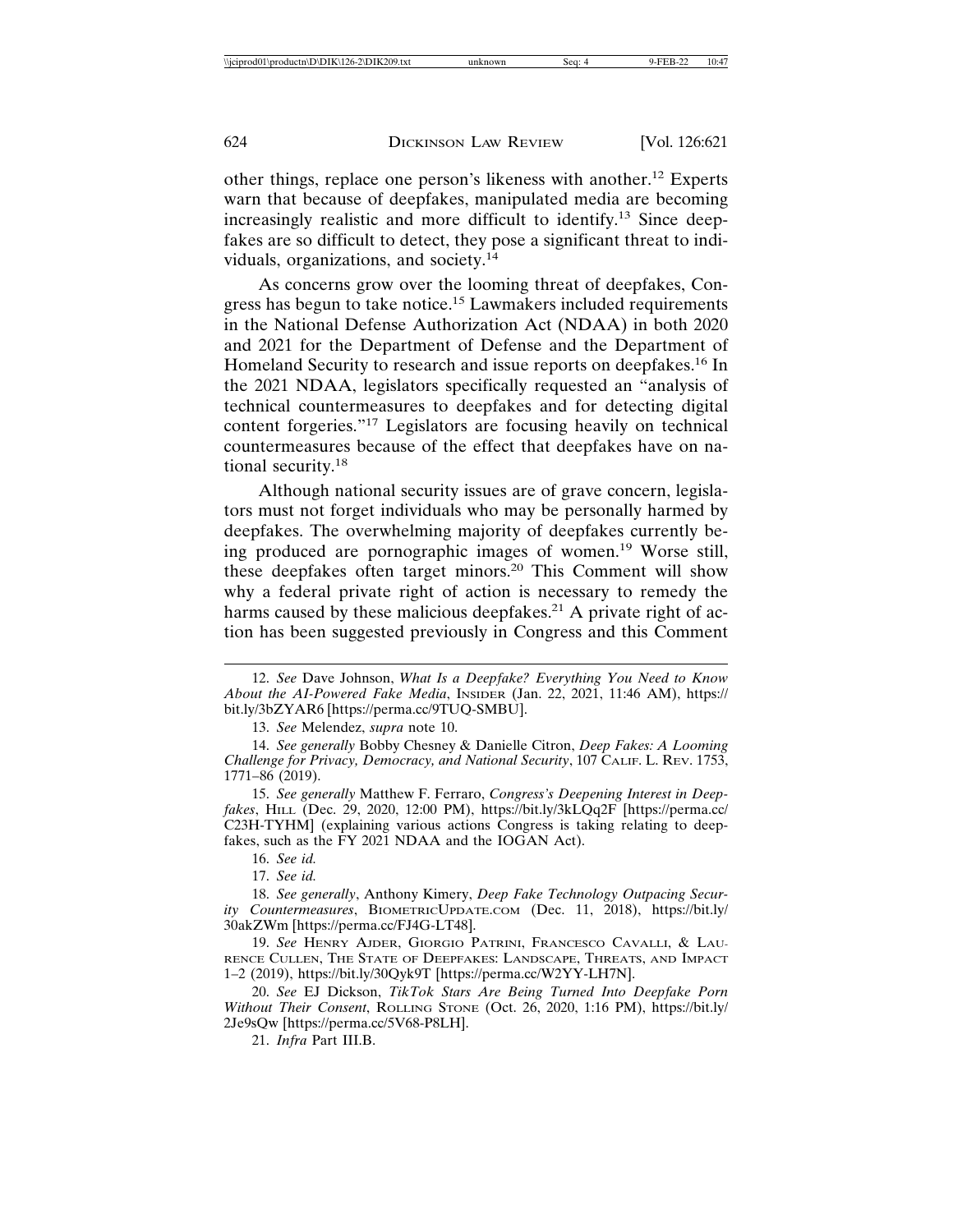will analyze that bill as well.<sup>22</sup> This Comment reaches this conclusion based on the analysis of why the current law is an insufficient remedy.23

#### II. BACKGROUND

#### *A. History*

In 2017, the term deepfake rose to public conscience.<sup>24</sup> A Reddit user by the same name created a subreddit<sup>25</sup> for users to post digitally altered pornographic pictures of celebrities using open source digital learning software.<sup>26</sup> Creators quickly filled this subreddit with fake, but convincing, nude and pornographic images of celebrities such as Gal Gadot, Daisy Ridley, and Maisie Williams.<sup>27</sup> This continued for several months until Reddit finally shut the subreddit down in February of 2018, after it had amassed nearly 90,000 followers.28 By that point, the individuals making these fakes had moved to new communities on websites such as Discord.<sup>29</sup>

Unfortunately, people have been digitally altering images and videos for years, but people can use deepfake technology to much greater effect to cause the same harms.<sup>30</sup> People digitally alter photographs for a variety of purposes, both malicious and benign.<sup>31</sup> Even though altered media is not new, the recent commodification

25. A subreddit is an "individual message board[ ] devoted to one particular topic." Michael Franco, *The Beginner's Guide to Reddit*, LIFEHACKER (Sept. 5, 2017, 9:30 AM), https://bit.ly/33nQuhN [https://perma.cc/U3MH-UGGE].

26. *See* Meredith Somers, *Deepfakes, Explained*, MIT SLOAN SCH. OF MGMT. (July 21, 2020), https://bit.ly/34y58Ef [https://perma.cc/83DR-JGCF].

27. Spivak, *supra* note 24, at 339.

28. Samantha Cole, *Reddit Just Shut Down the Deepfakes Subreddit*, VICE (Feb. 7, 2018, 1:35 PM), https://bit.ly/2TqWe53 [https://perma.cc/QM43-TP9V].

29. *Id.*

30. Several years before the term "deepfake" was coined, people utilized other means to digitally alter images in harmful manners. *See generally* Ruby Harris, *How it Feels to Find Your Face Photoshopped Onto Internet Porn*, VICE (Apr. 17, 2019, 8:46 PM), https://bit.ly/35z7NN6 [https://perma.cc/85P8-54XL] (discussing how photoshopped images of a woman would colloquially be known as deepfakes today).

31. *See generally* Joshua Solomon Fischer, *Can a Photograph Lie? Remedies for an Age of Image Alteration*, SETON HALL L. SCH. STUDENT SCHOLARSHIP, May 2013, at 1 (discussing that some altered photographs are intended as harmless fun, while others are intended to embarrass or shame).

<sup>22.</sup> *Infra* Part III.A.2.b.

<sup>23.</sup> *Infra* Part III.A.

<sup>24.</sup> The term "deepfake" has been used interchangeably with the term "deep fake." Both spellings refer to the same issue, but for the purpose of consistency, the author uses the spelling "deepfake" throughout this Comment. *Compare* Russell Spivak, *"Deepfakes": The Newest Way to Commit One of the Oldest Crimes*, 3 GEO. L. TECH. REV. 339 (2019) (utilizing the "deepfake" spelling), *with* Chesney & Citron, *supra* note 14, at 1753 (2019) (utilizing the "deep fake" spelling).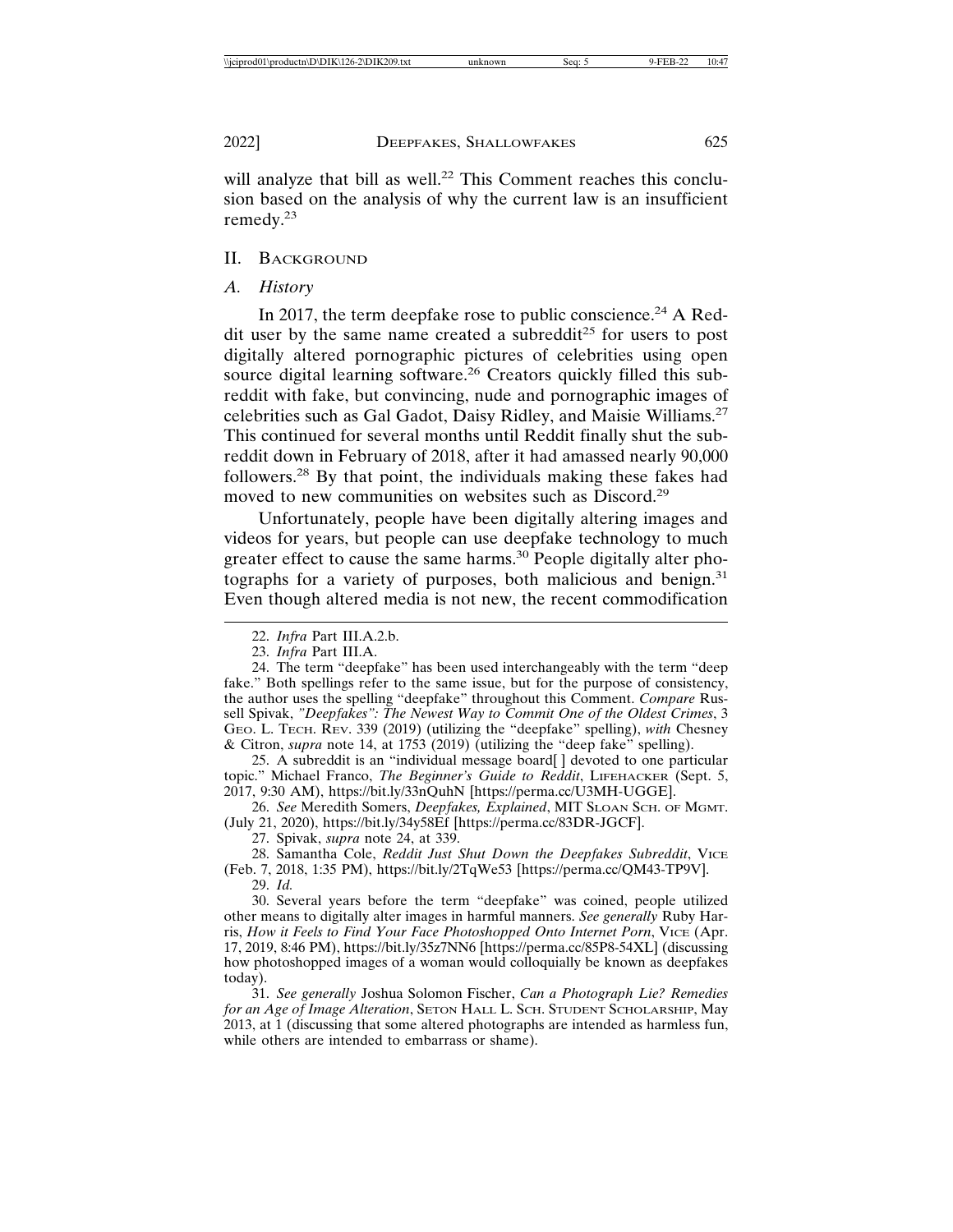of deepfakes and the technology used to make them has created a dangerous marketplace where people can buy and sell potentially damaging deepfake content.<sup>32</sup>

## *B. What Is a Deepfake and How Are They Made?*

 Policy makers need to accurately define what is and what is not a deepfake to properly remedy the injuries caused by deepfakes. The media often use "deepfake" as a buzzword to describe things that are not deepfakes.33 Deepfakes are pieces of synthetic media that creators produce by utilizing various forms of machine learning.<sup>34</sup> Experts have also expanded the definition of deepfakes to include similar types of synthetic media that existed before the term was coined.<sup>35</sup>

Of these various machine learning techniques, Generative Adversarial Networks (GANs) are the most popular.<sup>36</sup> GANs use two neural networks simultaneously during a learning process, which are known as the generator and the discriminator.37 The generator is utilized to create the fake and then the discriminator assesses the quality of the fake.<sup>38</sup> When using a GAN, the user inputs a dataset and the generator produces a sample to try and mimic the dataset.<sup>39</sup> In response, the discriminator analyzes the quality of the results; then, the generator uses those results to create a new sample.<sup>40</sup> In return, the generator iteratively creates increasingly more convincing outputs. $41$ 

<sup>32.</sup> *See* AJDER ET AL., *supra* note 19, at 5.

<sup>33.</sup> Charles Towers-Clark, *Mona Lisa and Nancy Pelosi: The Implications of Deepfakes*, FORBES (May 31, 2019, 10:32 AM), https://bit.ly/35Ecg11 [https:// perma.cc/65NB-VMLK] (noting that several news outlets reported that an altered video of Nancy Pelosi was a deepfake when in fact it was not).

<sup>34.</sup> Chesney & Cintron, *supra* note 14, at 1759.

<sup>35.</sup> Somers, *supra* note 26.

<sup>36.</sup> AJDER ET AL., *supra* note 19, at 3.

<sup>37.</sup> Chesney & Cintron, *supra* note 14, at 1760. Neural networks are a way to conduct machine learning that is loosely modeled on the human brain, which teach a computer through the use of training examples. *See* Larry Hardesty, *Explained: Neural Networks*, MIT NEWS (April 14, 2017), https://bit.ly/30a9IFx. During this process, a computer will be given images of an object, and through pattern recognition and repetition, the computer will eventually learn to identify those objects on its own. *See id.*

<sup>38.</sup> *Id.*

<sup>39.</sup> *Id.*

<sup>40.</sup> *Id.*

<sup>41.</sup> Kyle Wiggers, *Carnegie Mellon Researchers Create the Most Convincing Deepfakes Yet*, VENTURE BEAT (Aug. 16, 2018, 8:12 AM), https://bit.ly/3jAEmiw [https://perma.cc/PG5T-HHQF].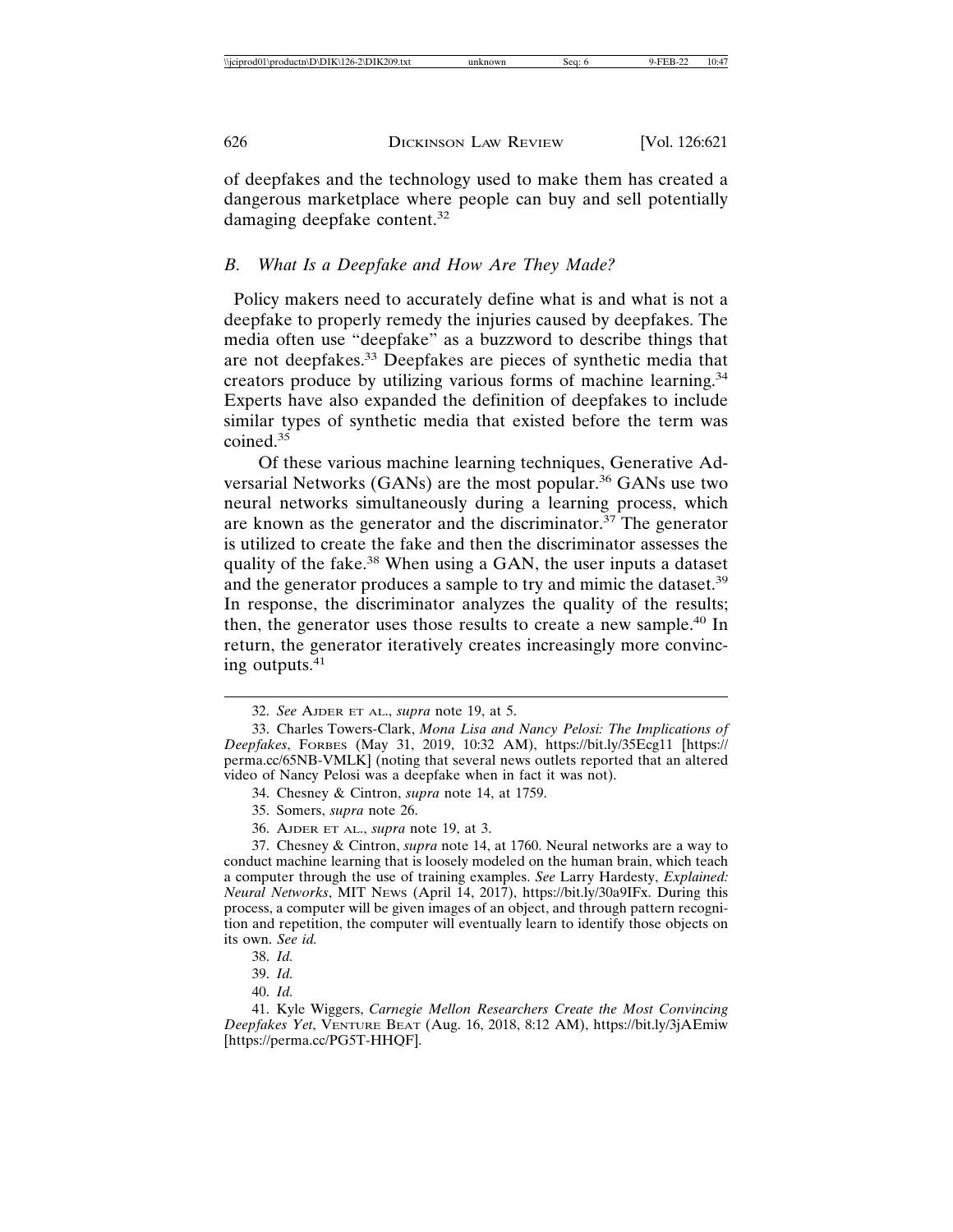This technology is only going to get more advanced and the content it produces is only going to get more realistic.<sup>42</sup> Utilizing GANs, researchers at Carnegie Mellon created deepfakes that were able to fool a group of people nearly 30 percent of the time.<sup>43</sup> Their deepfakes were not just limited to human recreations, but also nonhuman objects such as flowers and changing weather patterns.<sup>44</sup>

Not only are deepfakes getting more realistic, but the technology used to make them is also getting easier to access.45 People can now make their own deepfakes by downloading the same code that researchers use, such as Carnegie Mellon, for free from the internet.46 For individuals without the time or experience to work with the source code, push-button phone applications like Reface now allow anybody with a smartphone to make convincing deepfakes using GANs.<sup>47</sup> Although the creators of Reface say they are implementing counter-measures to prevent misuse, such as pornography detection and digital watermarking, not all application developers will implement the same security measures.<sup>48</sup>

While deepfakes pose a risk, they are not the only type of altered media that may do harm.<sup>49</sup> Another type of altered media that poses similar threats as deepfakes are colloquially known as shallowfakes.<sup>50</sup> A shallowfake is generally media that has been deceptively edited or is placed out of context.51 For example, President Donald Trump retweeted a video of Speaker of the House Nancy Pelosi, in which the creator insinuated that she was drunk and slurring her words. However, in reality the video of Speaker Pelosi was slowed down to create the appearance of slurring.<sup>52</sup> Since this video was made using basic editing skills and not machine

<sup>42.</sup> Chesney & Cintron, *supra* note 14, at 1760.

<sup>43.</sup> *See* Wiggers, *supra* note 41.

<sup>44.</sup> *See id.*

<sup>45.</sup> *See generally* Natasha Lomas, *Deepfake Video App Reface Is Just Getting Started on Shapeshifting Selfie Culture*, TECHCRUNCH (Aug. 17, 2020, 1:35 PM), https://tcrn.ch/31JG3Ek [https://perma.cc/WV6Z-8Y6T] (discussing a phone application that allows users to make deepfakes easily on their phones).

<sup>46.</sup> *See* Wiggers, *supra* note 41.

<sup>47.</sup> *See* Lomas, *supra note* 45.

<sup>48.</sup> *See* Aaron Holmes, *Popular Deepfake Apps Are Making it Easier Than Ever to Make AI-Powered Manipulated Videos – Spawning New Memes, and an Increased Potential for Abuse*, INSIDER (Sept. 26, 2020, 9:00 AM), https://bit.ly/ 2G3U7kq [https://perma.cc/PX89-8GBC].

<sup>49.</sup> *See* AJDER ET. AL., *supra* note 19, at 11.

<sup>50.</sup> *Id.*

<sup>51.</sup> *Id.*

<sup>52.</sup> *See id.*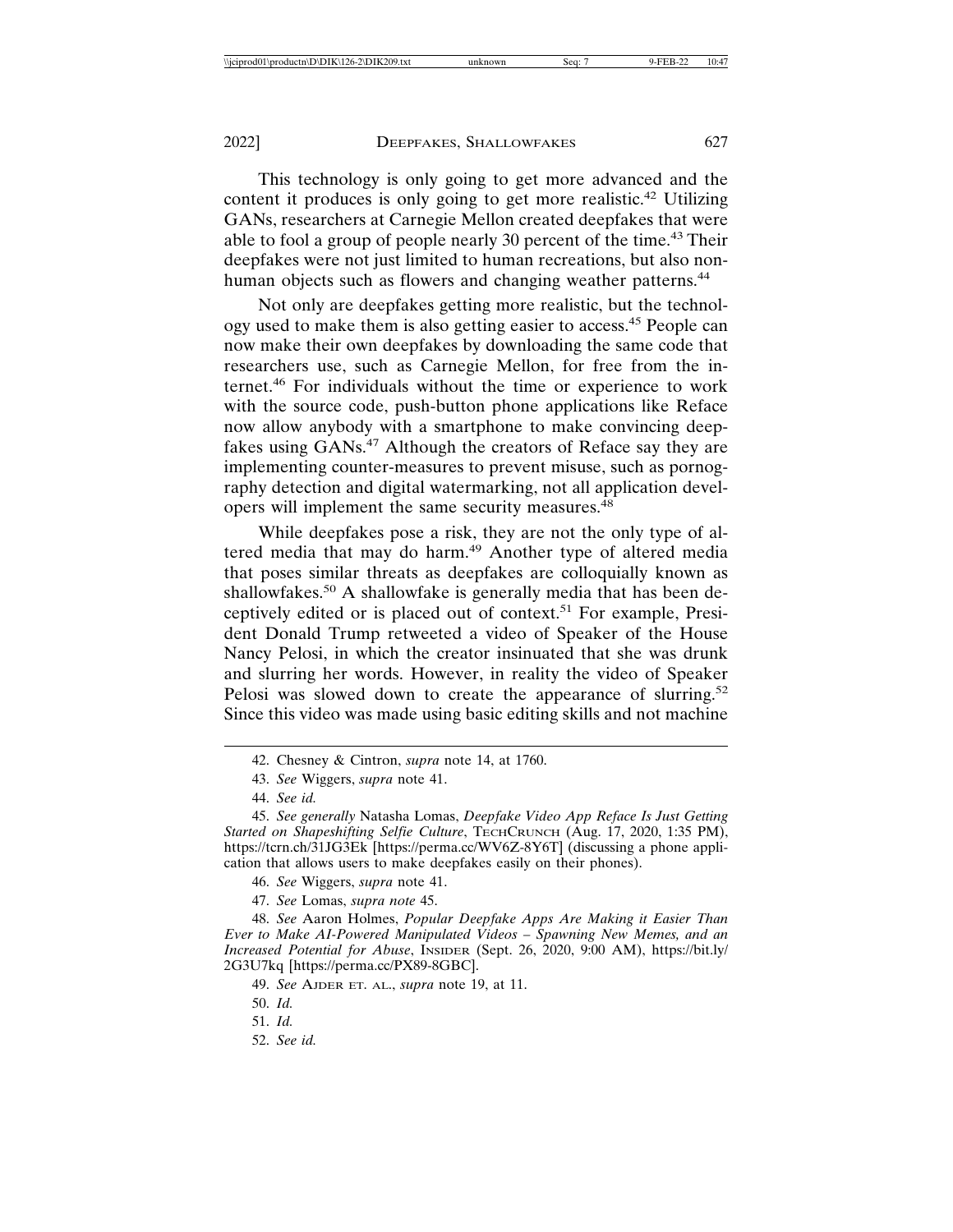learning technology, it was technically a shallowfake and not a deepfake.<sup>53</sup>

Although the majority of deepfakes are pictures and videos, there is a growing concern over the use of this technology to create synthetic voice impersonations.<sup>54</sup> Around the same time as public awareness of deepfakes started to grow, Google released a system that used neural networks to generate synthetic human speech from text inputs.55 While not discussed as much as altered photography and videos, maliciously altered and synthetic audio can pose just as serious of a threat as video.<sup>56</sup>

Regardless of whether the threat is from an altered recording or video, deepfakes pose a danger to public and private citizens alike.<sup>57</sup> Even less sophisticated shallowfakes pose tangible threats.<sup>58</sup> Whichever category the threat may fall under, federal law is not equipped to address the potential injuries to individual people that malicious actors may cause.<sup>59</sup>

## *C. Why People Make Deepfakes*

Deepfakes originally entered the public conscious in a negative light and were primarily seen as a way for people to create pornographic images of celebrities.<sup>60</sup> But, not all uses of deepfake technology are inherently negative or malicious.<sup>61</sup> In many cases, deepfake technology benefits education, entertainment, and business.62

56. *See, e.g.*, Catherine Stupp, *Fraudsters Used AI to Mimic CEO's Voice in Unusual Cybercrime Case*, WALL ST. J. (Aug. 30, 2019, 12:52 PM), https:// on.wsj.com/3kGBAK4 [https://perma.cc/5HVZ-J9MR] (reporting on an incident where a company was scammed for nearly \$250,000 because the scammers were able to recreate the voice of their parent company's CEO and convince the company to wire money to a supposed supplier).

57. *See* Chesney & Cintron, *supra* note 14, at 1757.

58. *See* AJDER ET. AL., *supra* note 19, at 9.

59. *See* Douglas Harris, *Deepfakes: False Pornography Is Here and the Law Cannot Protect You*, 17 DUKE L. & TECH. REV. 99, 102 (2019).

60. *See* Russell Spivak, *"Deepfakes": The Newest Way to Commit One of the Oldest Crimes*, 3 GEO. L. TECH. REV. 339, 339 (2019).

61. *See generally Yes, Positive Deepfake Examples Exist*, THINKAUTOMATION, https://bit.ly/3jJ05VE [https://perma.cc/39XG-9JFW] (last visited Dec. 10, 2021)

(discussing how deepfakes have positive uses in education, art, and medicine). 62. *See id.*

<sup>53.</sup> *See id.*

<sup>54.</sup> *Id.* at 14.

<sup>55.</sup> *See* Jonathon Shen & Ruoming Pang, *Tacotron 2: Generating Human-Like Speech from Text*, GOOGLE AI BLOG (Dec. 19, 2017), https://bit.ly/3ec8BLS [https://perma.cc/72VF-FS2L].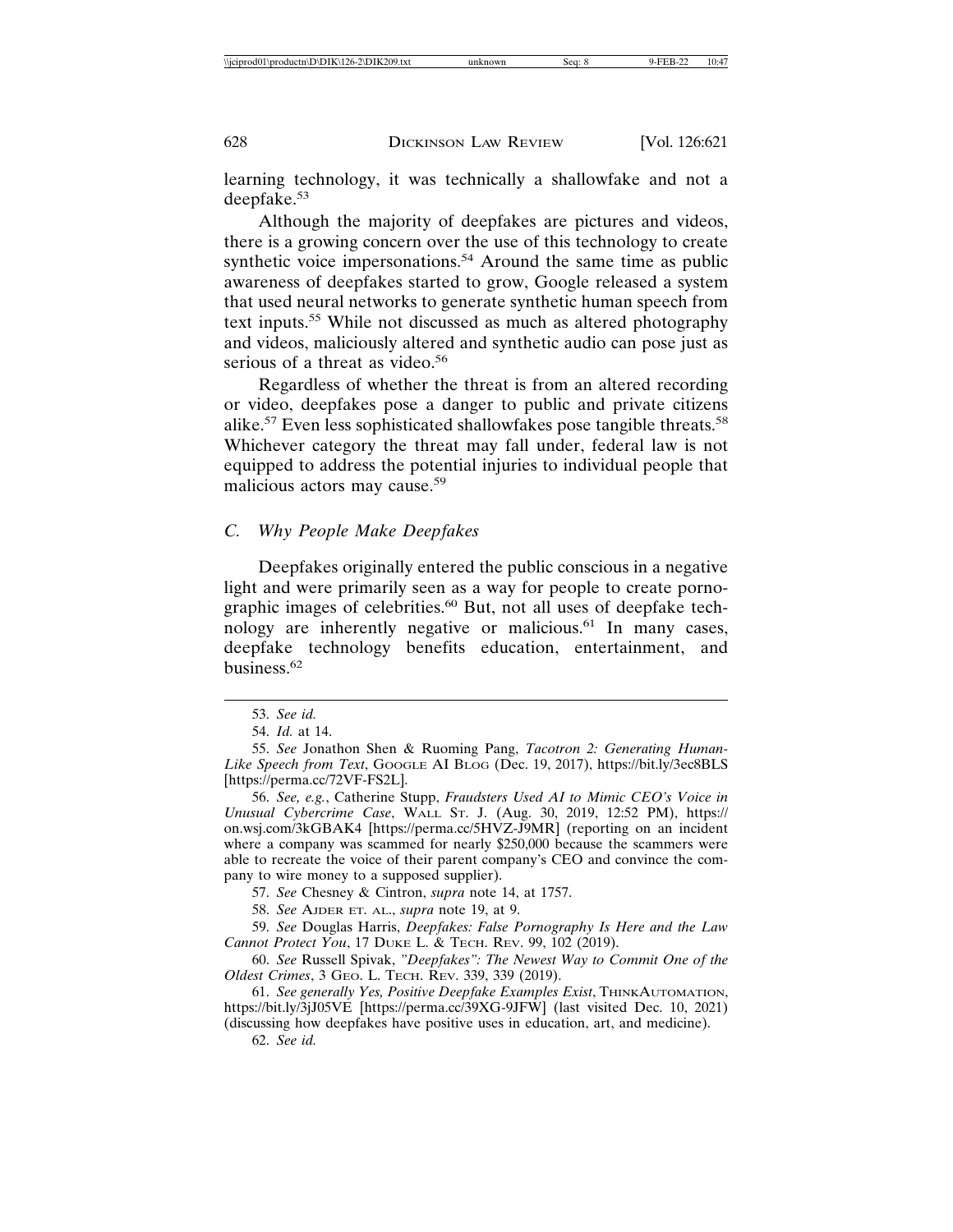## *1. Beneficial Uses*

Recently, there has been considerable discussions about how best to combat the threat that deepfake technology has posed.<sup>63</sup> Experts and lawmakers have proposed several remedies such as criminal liability, federal agency regulation, private detection technology, and civil liability.64 In spite of the potential harms that this technology can cause, policymakers need to remember the benefits of deepfake technology and ensure that the solution does not inhibit those potential benefits.<sup>65</sup>

## a. Education

Education has the potential to be changed for the better through the use of deepfake technology and other artificial learning and synthetic media.<sup>66</sup> This is especially true in the field of history, because educators can use deepfake technology to preserve past and present historical figures and events.<sup>67</sup> This type of preservation allows people to interact with and get immersed in history in new ways.<sup>68</sup>

By nature, history is more difficult to preserve over time, especially as those who lived it pass on. Deepfake and artificial learning technology now make it possible to preserve that history in new and interactive mediums.69 Utilizing this technology, the Institute for Visual History and Education and the USC Shoah Foundation have been able to preserve the history of many survivors of the holocaust.70 Their exhibition takes pre-recorded conversations with holocaust survivors and turns them into "high-definition projections," and visitors are then able to ask that person questions.<sup>71</sup> As more people ask questions, the technology utilizes machine learning and artificial intelligence that allows the exhibit to respond to the visi-

68. *See id.*

70. *See id.*

71. *See id.*

<sup>63.</sup> *See, e.g.*, Nina I. Brown, *Deepfakes and the Weaponization of Disinformation*, 23 VA. J.L. & TECH. 1, 23–53 (2020).

<sup>64.</sup> *See id.*

<sup>65.</sup> *See* Chesney & Cintron, *supra* note 14, at 1788–89.

<sup>66.</sup> *See id.*

<sup>67.</sup> *See* Bernice Chen, *The Unique Potential of Deepfakes*, ASS'N OF INT'L RE-SEARCHERS FOR FUTURE EDUC. (July 2, 2020), https://bit.ly/2TA08sh [https:// perma.cc/MD3E-6MAL].

<sup>69.</sup> *See Holocaust Museum Houston Opens Award-Winning 'Dimensions in Testimony' Exhibit Featuring Houston-Area Holocaust Survivor William J. Morgan*, USC SHOAH FOUND. (Jan. 11, 2019, 3:09 PM), https://bit.ly/2JmghzT [https:// perma.cc/M28X-T2UM].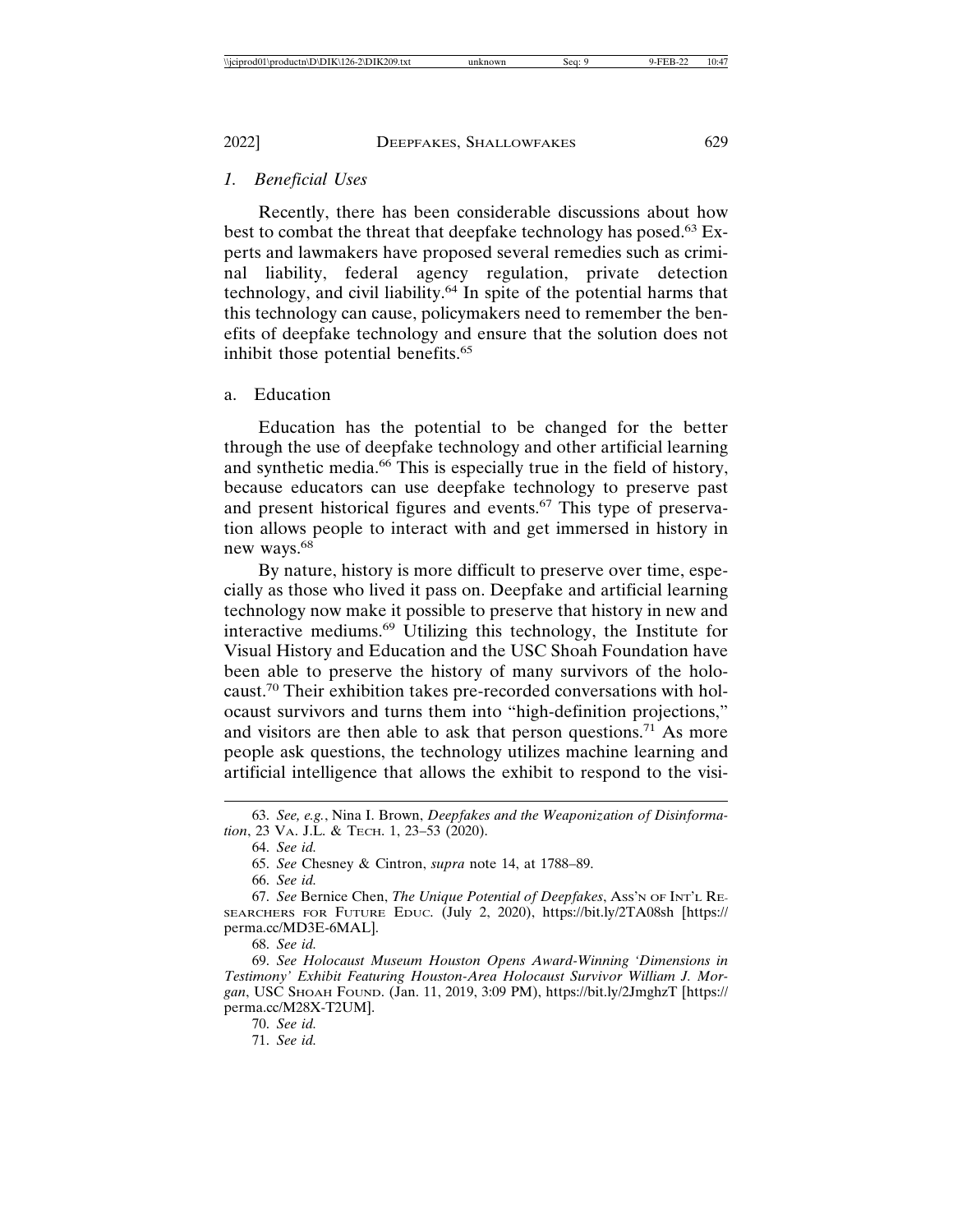tors' questions, thus creating lifelike and real-time conversations.<sup>72</sup> This use of machine learning and deepfake-style technology allows important stories of history to stay alive for future generations and prevents them from being forgotten.<sup>73</sup>

In a more traditional use of deepfake technology, an organization recreated President John F. Kennedy's voice to deliver the speech that he was supposed to give the day he was assassinated.<sup>74</sup> The group used Deep Neural Networks to recreate the unique speaking style of President Kennedy.<sup>75</sup> This marked the first time that an entire speech was created using machine learning, completely from data.76 This use of machine learning technology allows for a more immersive and unique approach to history and education.77

#### b. Entertainment

Similarly, the art and entertainment industries have also benefited from the development of deepfake technology.78 Deepfake technology allows for faster and higher quality production in entertainment such as movies.79 Deepfake technology also allows museum and exhibit patrons to better immerse themselves into art.<sup>80</sup>

Disney has already flirted with the idea of using deepfakes in their movies.<sup>81</sup> At the Eurographics Symposium on Rendering, Disney displayed their own proprietary technology and method for photo-realistic face swapping.<sup>82</sup> The deepfake content that Disney created was the first to be convincing at a megapixel resolution.<sup>83</sup> Disney may start to use deepfake technology in their movies, since

77. *Id.*

<sup>72.</sup> *See id.*

<sup>73.</sup> *See* Perlita Stroh, *How 3D Holograms and AI Are Preserving Holocaust Survivor's Stories*, CBC NEWS (Jan. 26, 2020, 4:00 PM), https://bit.ly/31Ungqa [https://perma.cc/42DZ-RX5V].

<sup>74.</sup> *JFK Unsilenced*, CEREPROC, https://bit.ly/3ecCxYb [https://perma.cc/ B2ZZ-DQVD] (last visited Dec. 10, 2021).

<sup>75.</sup> *Id.*

<sup>76.</sup> *Id.*

<sup>78.</sup> Chen, *supra* note 67.

<sup>79.</sup> *See id.*

<sup>80.</sup> *See id.*

<sup>81.</sup> *See generally* James Vincent, *Disney's Deepfakes Are Getting Closer to a Big-Screen Debut*, VERGE (June 29, 2020, 11:53 AM), https://bit.ly/3eaTIJs [https:// perma.cc/JXA3-FAKC] (discussing how Disney's internal researchers are studying deepfake technology to potentially use in the future).

<sup>82.</sup> Jacek Naruniec et al., *High-Resolution Neural Face Swapping for Visual Effects*, 39 COMPUT. GRAPHICS F. 173, 175 (2020).

<sup>83.</sup> *See id.* at 181.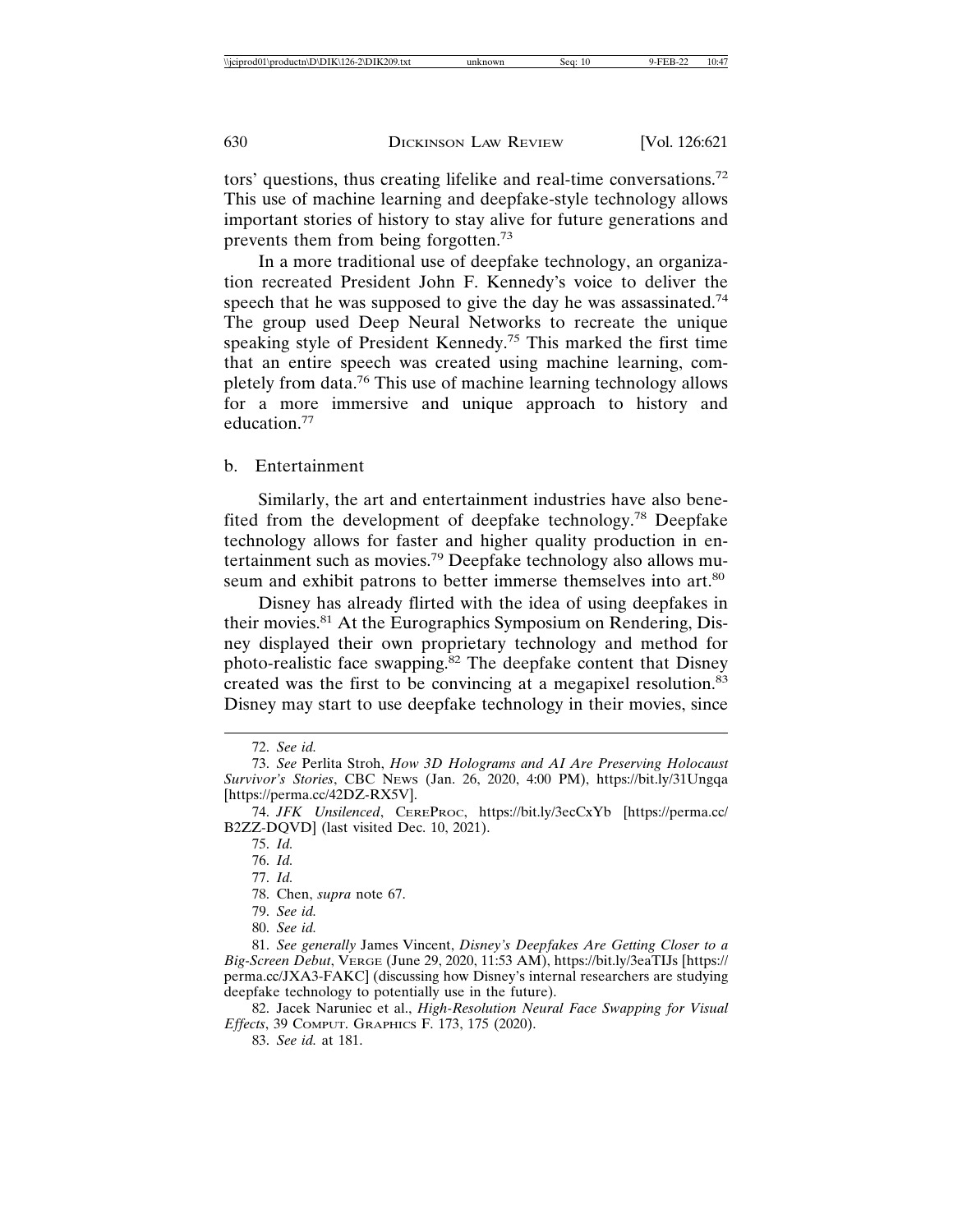they already use hyper-realistic facial swapping technology that could reasonably be described as shallowfakes.<sup>84</sup>

The Dalí Museum already has started to use this technology to enhance their exhibits.<sup>85</sup> Through the use of machine learning, the museum took archival footage and quotes and used it to train the AI, which then created an interactive version of the artist himself.<sup>86</sup> Now people can listen to Salvador Dalí describe his own work over three decades after he passed away.<sup>87</sup>

#### c. Business

Finally, businesses can use deepfake technology and machine learning in many unique ways to benefit their business, especially through marketing.88 Businesses have started to take advantage of this technique due to the COVID-19 pandemic.89 As a result of the COVID-19 pandemic, advertising companies lost their ability to produce new commercials because they were unable to film new footage.90 To get around this challenge, companies such as ESPN have utilized various video manipulating techniques to create new advertisements out of old footage.<sup>91</sup> ESPN and State Farm Insurance utilized this technology to create an advertisement that took footage of reporter Kenny Mayne from 1998 and made it appear that he was talking about events in the future.<sup>92</sup> ESPN and other corporations have stated that they expect to continue to use this technology for their advertisements in the future.<sup>93</sup>

90. *See id.*

91. *See id.*

92. *See* NBA (@NBA), TWITTER (Apr. 18, 2020, 1:00 PM), https://bit.ly/ 2I0gV53 [https://perma.cc/W2V9-M34J].

93. *See* Hsu, *supra* note 89.

<sup>84.</sup> Dave Itzkoff, *How 'Rogue One' Brought Back Familiar Faces*, N.Y. TIMES (Dec. 27, 2016), https://nyti.ms/31Zv4GX [https://perma.cc/SQ4X-KASW] (reporting on how Lucasfilm, a subsidiary of Disney, utilized visual effects during the editing of *Rogue One: A Star Wars Story* to recreate the face of actor Peter Cushing who had passed away in 1994); *Disney Gallery: Star Wars: The Mandalorian: Making of S2 Finale* (Disney 2021) (discussing how Disney initially worked with deepfakes when de-aging Mark Hamill in *The Mandalorian* but ultimately decided against it).

<sup>85.</sup> *See generally Dal´ı lives: Museum Brings Artist Back to Life with AI*, DALI (Jan. 23, 2019), https://bit.ly/2HOqrZv [https://perma.cc/ZHM6-7ZE6].

<sup>86.</sup> *Id.*

<sup>87.</sup> Chen, *supra* note 67.

<sup>88.</sup> *See Somers*, *supra* note 26.

<sup>89.</sup> *See generally* Tiffany Hsu, *An ESPN Commercial Hints at Advertising's Deepfake Future*, N.Y. TIMES (Apr. 22, 2020), https://nyti.ms/3mLJAKy [https:// perma.cc/Q32L-LUJH].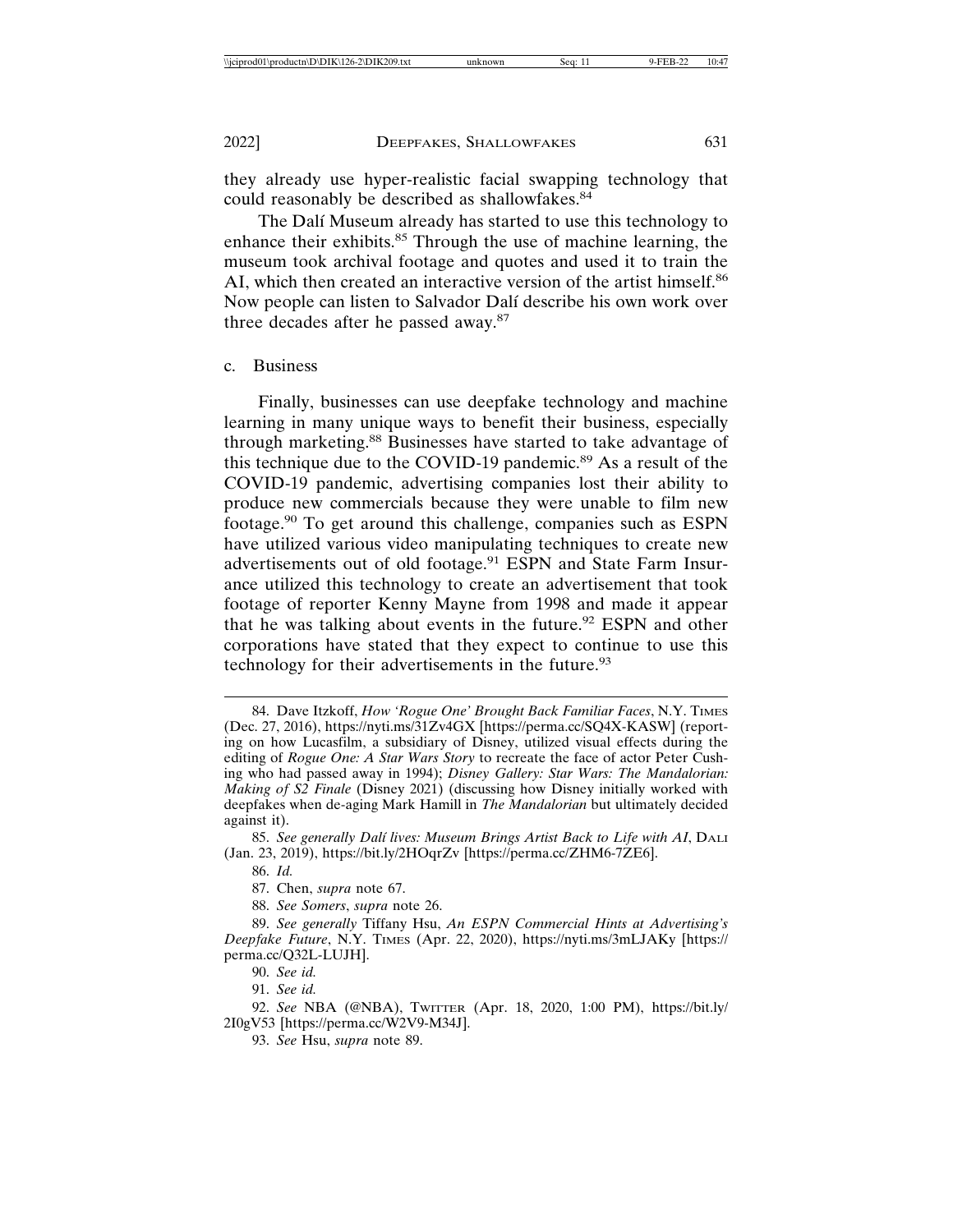## *2. Malicious Uses*

There are plenty of beneficial uses for deepfake and machine learning technology,  $94$  but those benefits do not eliminate the harms created when the technology is misused.95 Historically, people have been able to differentiate real from fake, especially when looking at videos.96 Since the machine learning technology behind these deepfakes continues to improve, it is becoming much harder to detect what is real and what is not.<sup>97</sup> Deepfake technology can be used for a variety of malicious purposes, such as undermining politicians and government officials, committing fraud, and creating nonconsensual pornographic images.98

#### a. Politics

Political deepfakes are an area of great concern for political scientists. Some worry that a well-timed deepfake or shallowfake could affect the outcome of an election.<sup>99</sup> Before the 2020 election, there was plenty of anxiety over the prospect that deepfakes would play a starring role on the campaign trail.<sup>100</sup> Fortunately, those anxieties were mostly unfounded, notwithstanding a few one-off examples.101 Nevertheless, experts are still concerned about the future impact that deepfakes may play in the political arena.<sup>102</sup>

In 2018, a socialist political party in Belgium (SP.A) created a deepfake video of President Donald Trump calling climate change

101. *See id.* The author refers to an incident where President Donald Trump retweeted a video of Joe Biden sticking out his tongue. *Id. The Atlantic* reported that this was a deepfake mostly because the original poster labeled it as such. *See generally* David Frum, *The Very Real Threat of Trump's Deepfake*, ATL. (Apr. 27, 2020), https://bit.ly/2UH8fUl [https://perma.cc/U3EN-5UA2]. While still arguably inappropriate, it was in fact not a deepfake. Cole, *supra* note 28. Instead, this type of content was made using an app that lets users distort videos by dragging them with their finger, which is much more in line with the concept of a shallowfake. *See id.*

102. *See generally* Grossman, *supra* note 100 (arguing that deepfakes are going to play a large role in the future of politics)*.*

<sup>94.</sup> *See generally Yes, Positive Deepfake Examples Exist*, THINKAUTOMATION, https://bit.ly/3jJ05VE [https://perma.cc/39XG-9JFW] (last visited Dec. 10, 2021).

<sup>95.</sup> *See* Harris, *supra* note 59, at 99–100.

<sup>96.</sup> *See* Holly Kathleen Hall, *Deepfake Videos: When Seeing Isn't Believing*, 27 CATH. U. J. L. & TECH. 51, 61 (2018).

<sup>97.</sup> Chesney & Cintron, *supra* note 14, at 1753.

<sup>98.</sup> *See generally* Hall, *supra* note 96 at 57–58.

<sup>99.</sup> *See* William A. Galston, *Is Seeing Still Believing? The Deepfake Challenge to Truth in Politics*, BROOKINGS (Jan. 8, 2020), https://brook.gs/3nYvA0q [https:// perma.cc/ZDF3-YW8P].

<sup>100.</sup> *See* Gary Grossman, *Deepfakes May Not Have Upended the 2020 U.S. Election, but Their Day is Coming*, VENTURE BEAT (Nov. 1, 2020, 2:22 PM), https:/ /bit.ly/3kMuxP8 [https://perma.cc/P9M2-898N].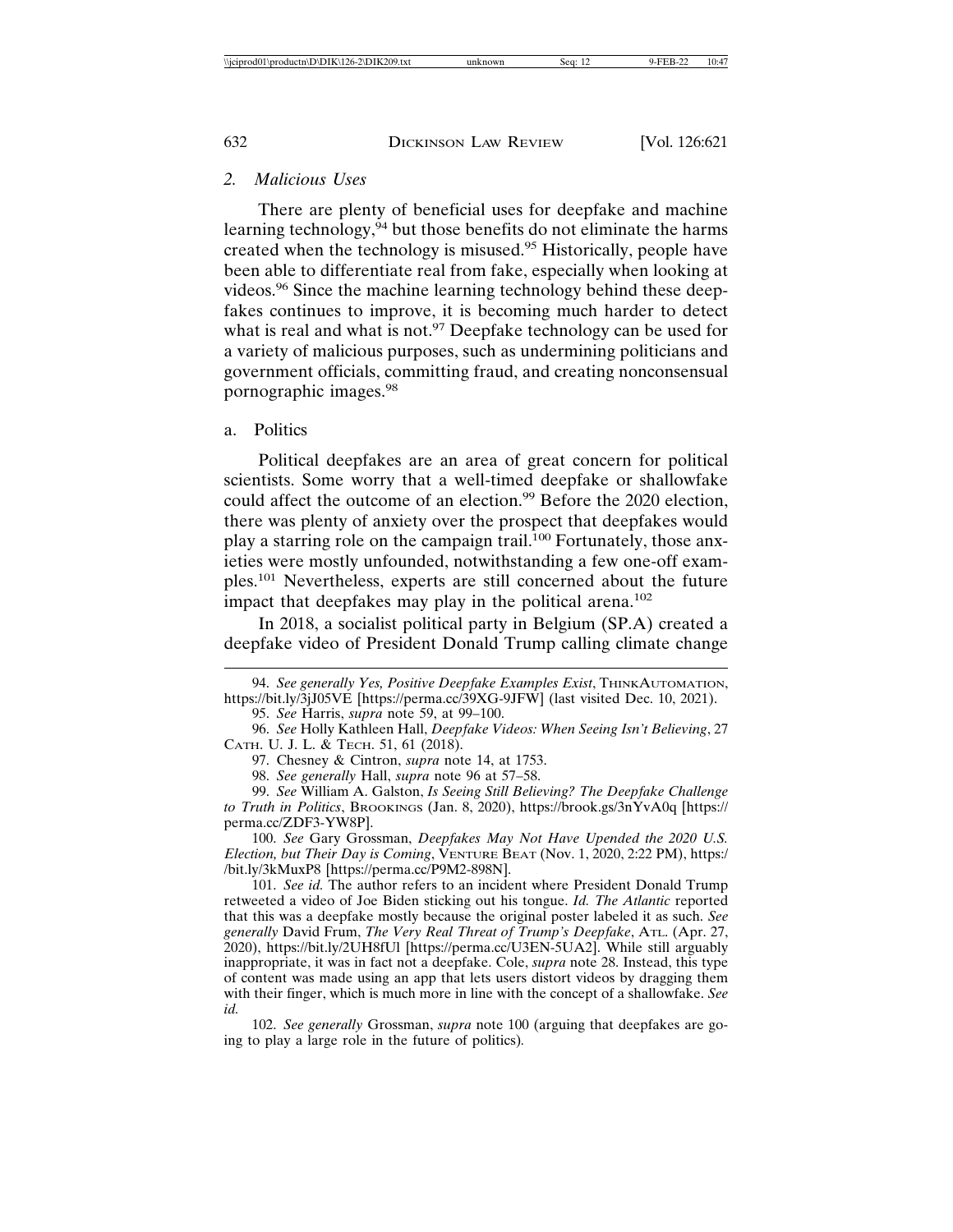fake.103 The SP.A used deepfake technology to create the appearance that President Trump was giving a speech on the decision to withdraw the United States from the Paris Climate Agreement.<sup>104</sup> At the end of the video the "President" states that the video is fake and the SP.A states that it created the deepfake to "start a public debate" about climate change.<sup>105</sup> Even though the group stated in the video that it was fake, some still were convinced that it was real.106 The SP.A's video, though clearly fake, demonstrates the dangers and potential injury that this technology poses.<sup>107</sup>

Shallowfakes can be just as dangerous as deepfakes in the political arena and should be addressed in any attempt to address and resolve the problem of deepfakes.108 In 2019, a video of Nancy Pelosi was shared around social media that gave the appearance that she was giving a speech drunk and slurring her words.<sup>109</sup> These types of altered media are still as serious of a threat in the political arena as deepfakes, and they are easier to make than deepfakes.<sup>110</sup>

#### b. Fraud

Fraudsters can use deepfake technology to defraud victims ranging from individuals<sup>111</sup> to large corporations.<sup>112</sup> Audio deepfakes are often overlooked in the discussion of deepfakes but pose a serious threat when it comes to financial fraud.113 Companies such as Google have created text-to-speech machine learning technology that allows users to recreate a person's voice.114 Someone can use this type of text-to-speech technology to make it appear as

105. Von Der Bruchard, *supra* note 103.

108. *See* AJDER ET. AL., *supra* note 19, at 11.

109. *See* Towers-Clark, *supra* note 33.

110. *See* Tim Mak & Dina Temple-Raston, *Where Are The Deepfakes In This Presidential Election?*, NPR (Oct. 1, 2020, 5:05 AM), https://n.pr/2J12leF [https:// perma.cc/CJX6-EVRN].

111. *See* Chesney & Cintron, *supra* note 14, at 1802.

112. *See* Hannah Murphy, *Cyber Security Companies Race to Combat 'Deepfake' Technology*, FINANCIAL TIMES (Aug. 16, 2019), https://on.ft.com/3703KtT [https://perma.cc/9QBZ-G5YG].

113. *See id.*

<sup>103.</sup> Hans Von Der Burchard, *Belgian Socialist Party Circulates 'Deep Fake' Donald Trump Video*, POLITICO (May 21, 2019, 2:13 PM), https://politi.co/3pIdgdO [https://perma.cc/3Y2J-8P32].

<sup>104.</sup> *A Faked Video of Donald Trump Points to a Worrying Future*, ECONO-MIST (May 24, 2018), https://econ.st/2UBVOJy [https://perma.cc/884V-D3YH].

<sup>106.</sup> *See id.*

<sup>107.</sup> *See A Faked Video of Donald Trump Points to a Worrying Future, supra* note 104.

<sup>114.</sup> *See generally* Shen & Pang, *supra* note 55.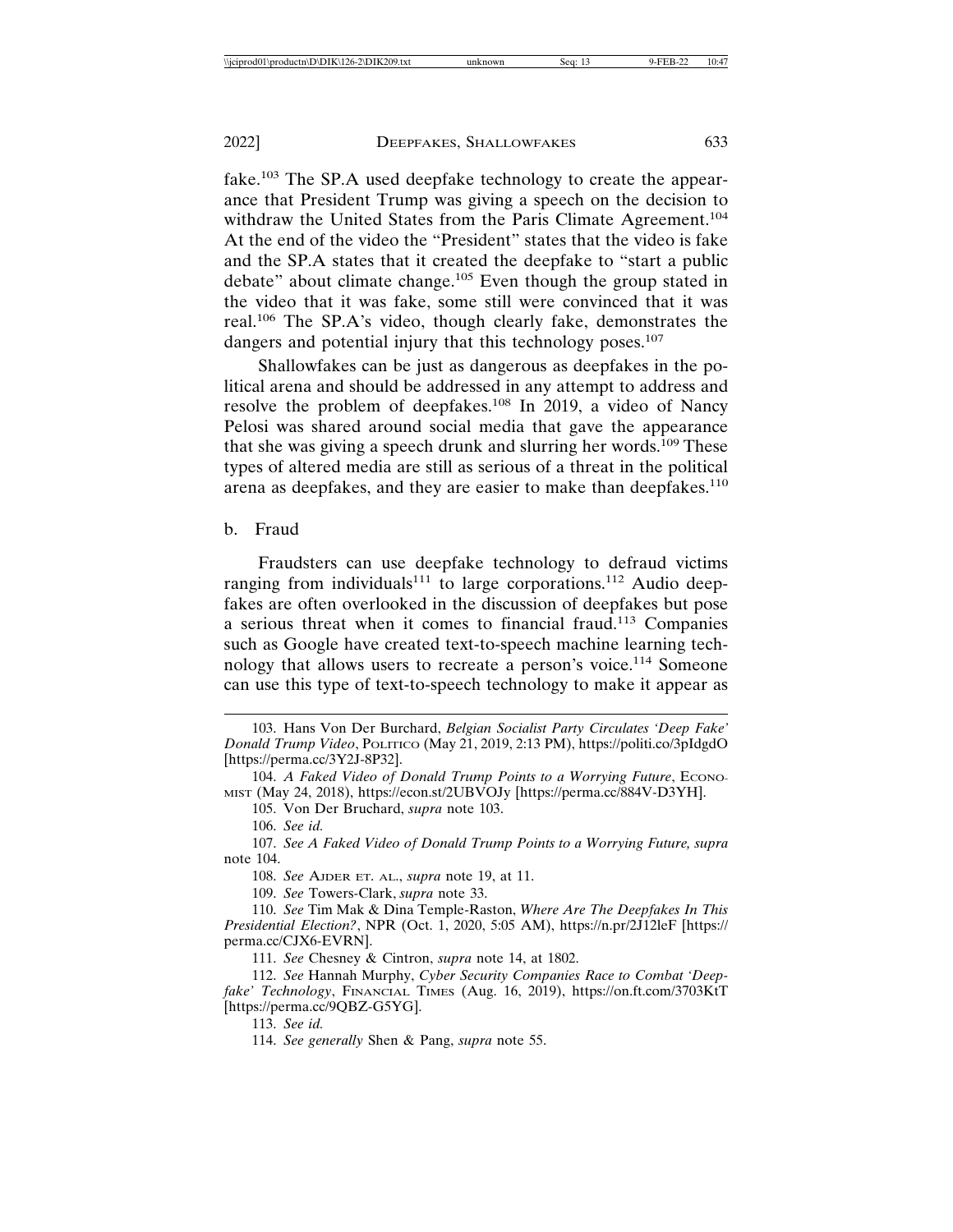if someone is saying something that they never did, which is especially troubling when it is done without their consent.<sup>115</sup>

Audio deepfakes have the potential to cost corporations vast sums of money in simple fraud schemes.<sup>116</sup> In 2019, a United Kingdom company, which was a subsidiary of a German company, was defrauded for around \$250,000 as a result of artificial-intelligence software.<sup>117</sup> The fraudsters utilized this technology to mimic the voice of the parent company's CEO and used that fake voice to request urgent payment to a supplier.<sup>118</sup> The CEO of the subsidiary complied with the request because he honestly believed he was speaking to the CEO of the parent company.<sup>119</sup> The fraud was only discovered when a promised reimbursement was not transferred back to the subsidiary.<sup>120</sup>

Fraud is not limited to attacks against large companies, it also poses a threat to individuals in unique ways.121 During a custody hearing in 2019, a woman from the United Kingdom presented as evidence a recording of her husband threatening their children.<sup>122</sup> In reality, the recording was a shallowfake that was manipulated using publicly available technology and internet tutorials.<sup>123</sup> Her forgery was only discovered when the attorney for the husband reviewed the metadata of the evidence.124 Had the attorney not recognized the fake, the client could have lost his children and his reputation could have been damaged.<sup>125</sup>

117. *See generally* Stupp, *supra* note 56.

119. *See id.*

<sup>115.</sup> *See, e.g.*, Bill Hochberg, *YouTube Won't Take Down A Deepfake of Jay-Z Reading Hamlet—To Sue Or Not To Sue*, FORBES (May 18, 2020, 10:00 AM), https://bit.ly/36Zju09 [https://perma.cc/58HW-JD94]. In early 2020, the YouTube channel "Voice Synthesis" posted a recording that sounded like the rapper Jay-Z reciting Hamlet by Shakespeare. *Id.* The creator of the channel uses deepfake software to mimic the voices of celebrities, including Bob Dylan and several U.S. presidents. *Id.* Unlike the others, Jay-Z unsuccessfully filed take down notices with YouTube. *Id.* While clearly done in jest, this YouTube channel highlights the real threats that deepfakes can cause when used with malicious intent. *See id.*

<sup>116.</sup> *See generally* Murphy, *supra* note 112.

<sup>118.</sup> *See id.*

<sup>120.</sup> *See id*.

<sup>121.</sup> *See* Chesney & Cintron, *supra* note 14, at 1772.

<sup>122.</sup> Matt Reynolds, *Courts and Lawyers Struggle with Growing Prevalence of Deepfakes*, A.B.A. J. (June 9, 2020, 9:29 AM), https://bit.ly/39f4L41 [https:// perma.cc/5YTT-5TMF].

<sup>123.</sup> *See id.*

<sup>124.</sup> *See id.*

<sup>125.</sup> *See id*.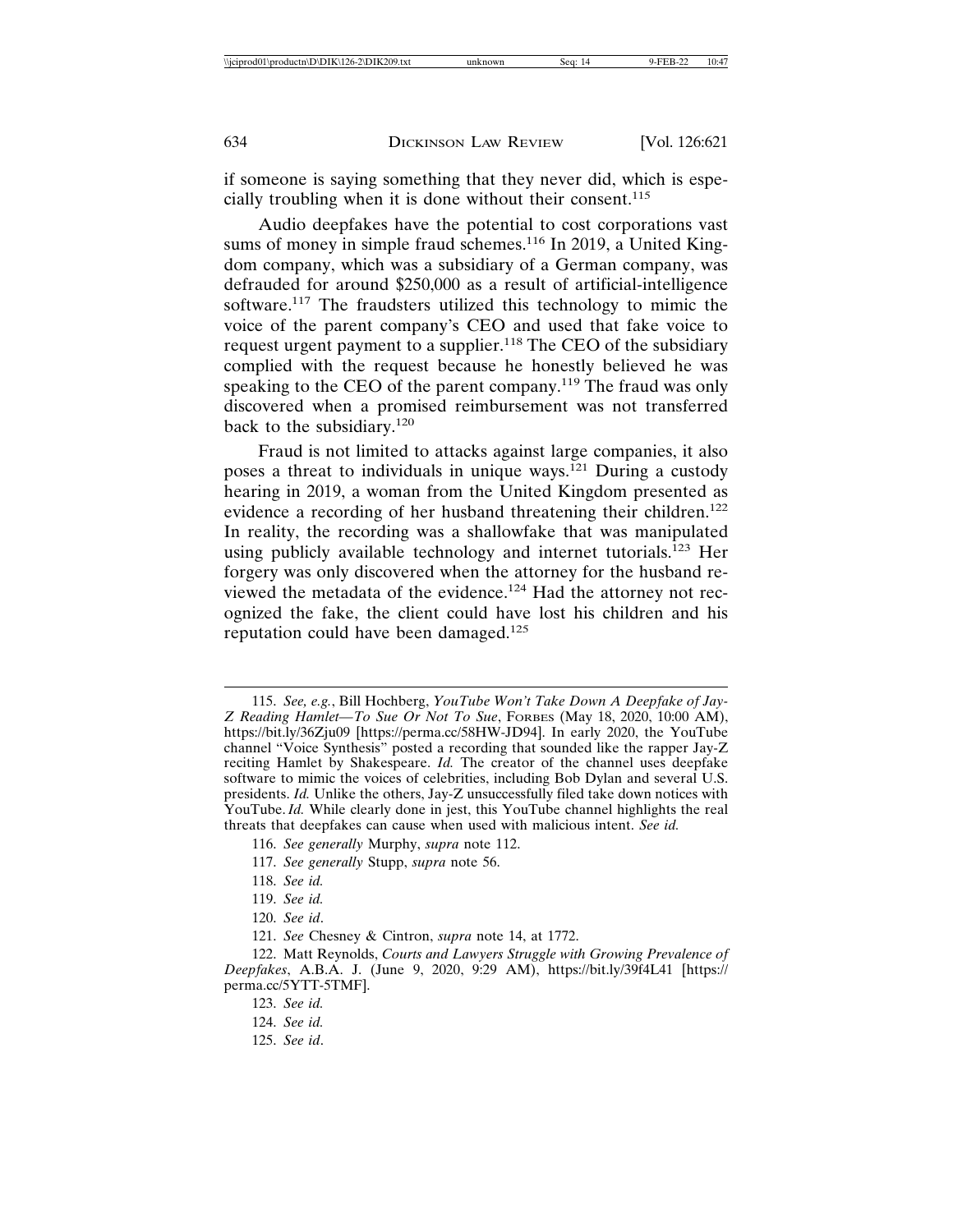## c. Pornography

Without a doubt, pornography is the most prevalent type of deepfake on the internet.<sup>126</sup> Although deepfakes often target celebrities, there is an increasing concern about deepfakes being used to target private citizens, such as ex-partners.127 The director of the Artificial Intelligence Institute at the University of Buffalo, David Doermann, told *NPR*, "The place that we saw these fakes hurt people, initially, was at a very grassroots level. They were using it for revenge on a spouse or partner."128 Currently, there is no sufficient remedy for the injuries caused by these deepfakes, especially for private citizens.<sup>129</sup>

Many of the women who are targeted by deepfake creators are young and some are even underage.<sup>130</sup> In the summer of 2020, a pornographic deepfake video of a TikTok influencer made its way onto social media without her consent.131 While investigating an article about the subject, *Rolling Stone* discovered over two dozen incidences of deepfake pornography involving TikTok creators.<sup>132</sup> Many of these came from Discord servers<sup>133</sup> that allow users to request custom made deepfake pornography with many of the top requests being underage girls.<sup>134</sup>

Recently, people looking for custom deepfake pornography have turned to another messaging app, Telegram.<sup>135</sup> On Telegram, people can send pictures of clothed women through the app and a

128. Mak & Raston, *supra* note 110 (discussing how deepfakes could be used to disrupt elections, especially at the local level).

129. *See* Harris, *supra* note 59, at 102–03.

130. *See* Dickson, *supra* note 20.

131. *Id.*

132. *Id.*

133. Discord is an app through which people can converse with one another using voice or text in groups called servers. *See generally* Devon Delfino & Grace Dean, *'What is Discord?': Everything You Need to Know About the Popular Group-Chatting Platform*, INSIDER (Mar. 24, 2021, 3:58 PM), https://bit.ly/39ju0Ce [https://perma.cc/3ZQF-UGLB] (explaining what Discord is and how it is used).

134. *See* Dickson, *supra* note 20.

135. *See generally* HENRY AJDER, GIORGIO PATRINI, & FRANCESCO CAVALLI, AUTOMATING IMAGE ABUSE: DEEPFAKE BOTS ON TELEGRAM (2020), https://bit.ly/3bYsDZH [https://perma.cc/X7X5-DVCV] (analyzing the growing deepfake market on Telegram).

<sup>126.</sup> AJDER ET. AL., *supra* note 19, at 1–2. As of 2019, Deepfake pornography made up 96 percent of all deepfakes on the internet, and 100 percent of the pornographic deepfakes targeted women. *Id.* at 1–2.

<sup>127.</sup> *See* Harris, *supra* note 59, at 101. A reddit user posted on the original deepfake Reddit page, "I want to make a porn video with my ex-girlfriend. But I don't have high-quality video with her, but I have a lot of good photos. If I can do something using only a photos [sic]?" *See* Cole, *supra* note 28.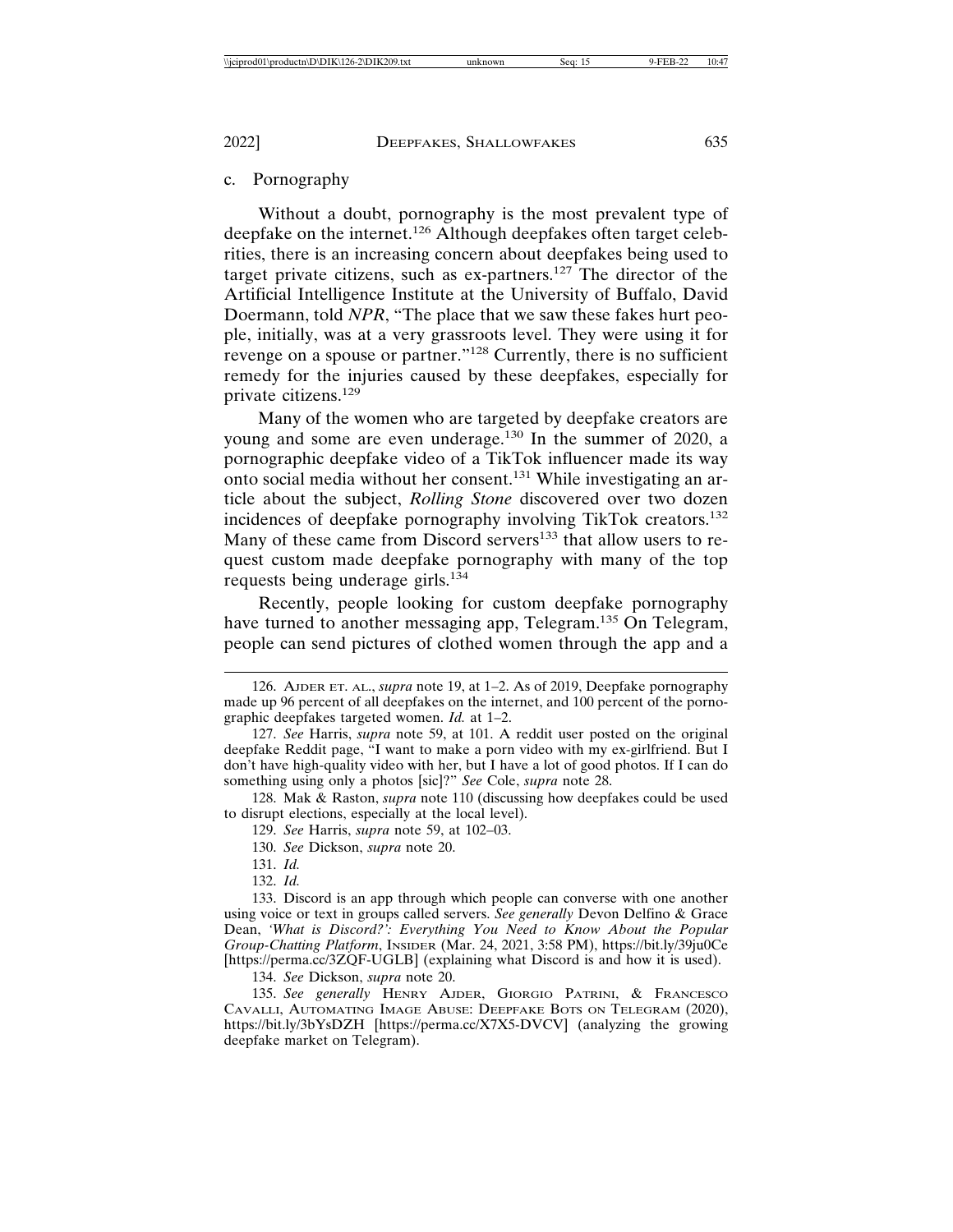bot will digitally remove her clothes.136 The bot used to make the deepfakes is free to use, but users can pay money to have their picture created faster and to remove the watermark.137 Based on a self-reporting poll through Telegram, 63 percent of the bot's users were interested in it for the purpose of creating pornographic images of "[f]amiliar girls, whom I know in real life."138 This statistic is even more concerning alongside the fact that the main channel for the bot has over 45,000 unique users.<sup>139</sup>

Terrifyingly, a developer $140$  has created a web based application that allows users to create their own deepfake pornography.<sup>141</sup> This app allows users to create deepfakes by uploading pictures of unsuspecting victims and then selecting from a library of pornographic videos.142 Within seconds, the application will generate a deepfake pornographic video of the victim without their consent.<sup>143</sup> For a fee, the perpetrator can download the video to keep or share.<sup>144</sup> While deepfakes overwhelmingly target women,<sup>145</sup> the site also provides a library of homosexual pornography.<sup>146</sup>

People create nonconsensual deepfake pornography for a variety of reasons, but all of them are deeply harmful to the subject of the deepfake content.147 Some people believe it is a "victimless crime" while others believe that they can "do what they want" with the images of public figures for the sole reason that they are public figures.148 Some have far more malicious intent and create these

140. To prevent further traffic to or promotion of the application, I have decided not to publish the name of the developer or application.

141. *See* Karen Hao, *A Horrifying New AI App Swaps Women into Porn Videos with a Click*, MIT TECH REV. (Sept. 13, 2021), https://bit.ly/2XJYhXm [https://perma.cc/LP2Q-G4UU].

- 143. *See id.*
- 144. *See id.*

145. *See* AJDER ET. AL., *supra* note 19 at 1–2.

146. *See* Hao *supra*, note 141. The author of the article notes how these deepfakes in particular could pose additional threats to people who live in areas of the world where homosexuality is not yet legal and even criminalized. *Id.* The rise in deepfakes that target the LGBT community is in contrast to just a few years ago when deepfakes exclusively targeted women. *See* AJDER ET. AL., *supra* note 19 at  $2^{\circ}$ 

147. *See* Dickson, *supra* note 20. 148. *See id.*

<sup>136.</sup> *Id.* at 3.

<sup>137.</sup> *See id.*

<sup>138.</sup> *Id.* at 7.

<sup>139.</sup> *Id.* at 3.

<sup>142.</sup> *See id.*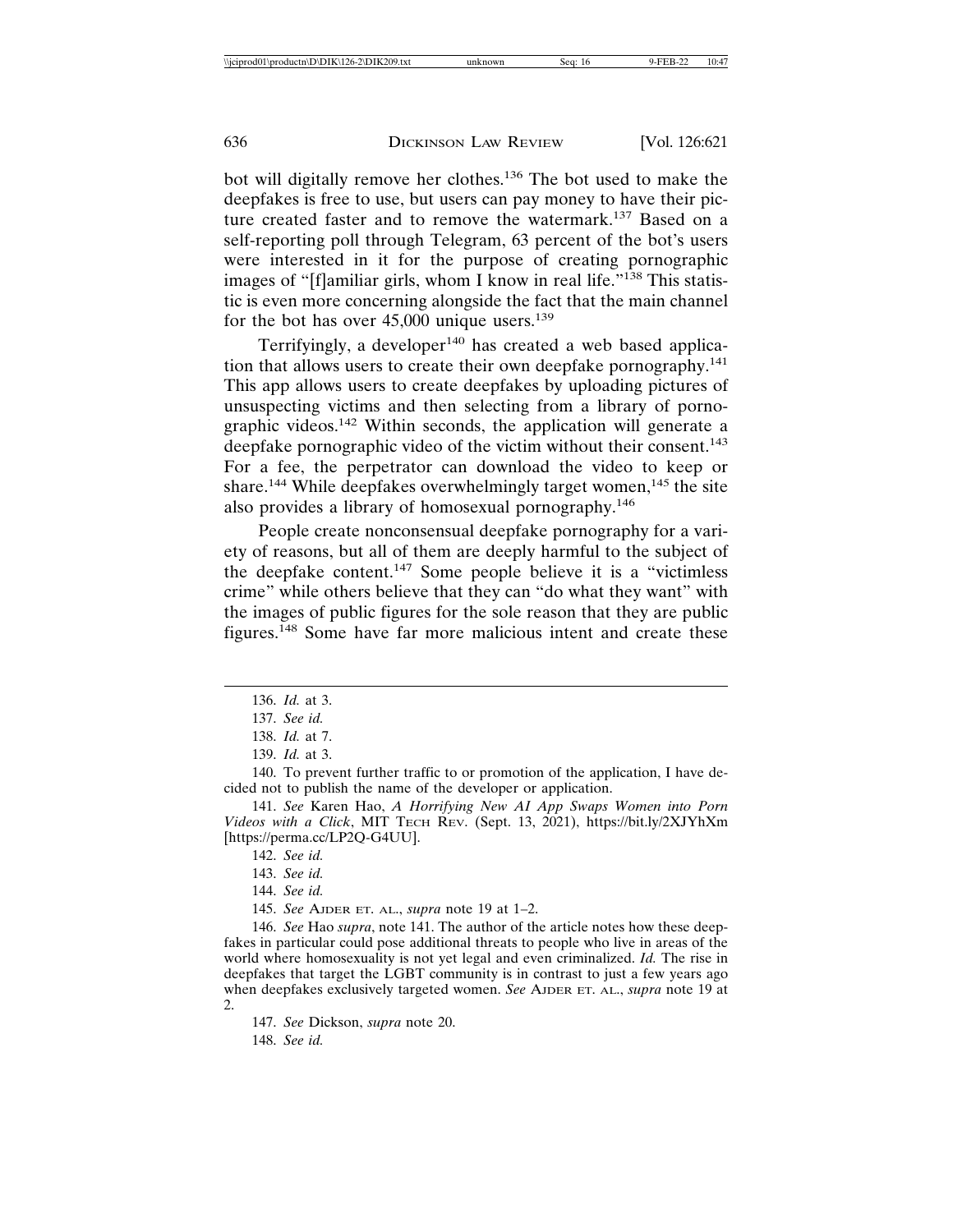deepfakes to extort or undermine women in positions of authority and power.<sup>149</sup>

## III. ANALYSIS

#### *A. Current Legal Remedies and Where They Fall Short*

The introduction of deepfakes and other forms of digitally altered media have created various ways that malicious actors can injure individual citizens.150 Recently, most efforts to combat malicious deepfakes have been focused on creating methods to detect deepfakes<sup>151</sup> and ways to combat misinformation on a larger scale as a result of deepfakes.152 Although those are necessary and beneficial to society as a whole, individual victims of malicious deepfakes do not have adequate civil legal remedies to their injuries.<sup>153</sup>

#### *1. State Law*

In recent years various states have considered or enacted several bills aimed at either curbing the malicious use of deepfake technology or creating remedies for those who are harmed by it.<sup>154</sup> States such as Texas and Virginia impose criminal liability for certain uses of deepfake technology.155 California is the only state that has created a private right of action for individuals harmed by mali-

150. *See generally* Chesney & Cintron, *supra* note 14, at 1771–75.

151. *E.g.*, Tom Burt and Eric Horvitz, *New Steps to Combat Disinformation*, MICROSOFT: MICROSOFT ON THE ISSUES (Sept. 1, 2020), https://bit.ly/3q9c43k [https://perma.cc/8E2V-WNCP].

152. *See* Alex Engler, *Fighting Deepfakes When Detection Fails*, BROOKINGS (Nov. 14, 2019), https://brook.gs/39oPihO [https://perma.cc/8ZLE-6BJB].

153. *See* Harris, *supra* note 59, at 103.

154. *See generally* Matthew F. Ferraro, *Deepfake Legislation: A Nationwide Survey–State and Federal Lawmakers Consider Legislation to Regulate Manipulated Media*, WILMERHALE (Sept. 25, 2019), https://bit.ly/37gn9H1 [https:// perma.cc/GFH8-RTBG].

155. . *See, e.g.*, TEX. ELEC. CODE ANN. § 255.004 (West 2021) (making it a Class A misdemeanor to use a deepfake video to injure a candidate or influence an election). *See also* VA. CODE ANN. § 18.2-386.2 (West 2021) (making it a Class 1 misdemeanor to distribute nonconsensual pornography, including those that are digitally made to depict another person).

<sup>149.</sup> *See generally* Rana Ayyub, *In India, Journalists Face Slut-Shaming and Rape Threats*, N.Y. TIMES (May 22, 2018), https://nyti.ms/37e1DTv [https:// perma.cc/YVN6-8ZL7]. The author of this article is an investigative political journalist in India who wrote books and articles critical of the current party in power. *Id.* After a quote was falsely attributed to her on a parody account, she began to receive threatening and harassing messages. *See id.* The harassment culminated in a two-minute-long video that appeared to show her performing a sexual act. *Id.* The video was a deepfake that imposed her face on another woman's body and was quickly circulated around social media, thus resulting in more harassment. *See id.*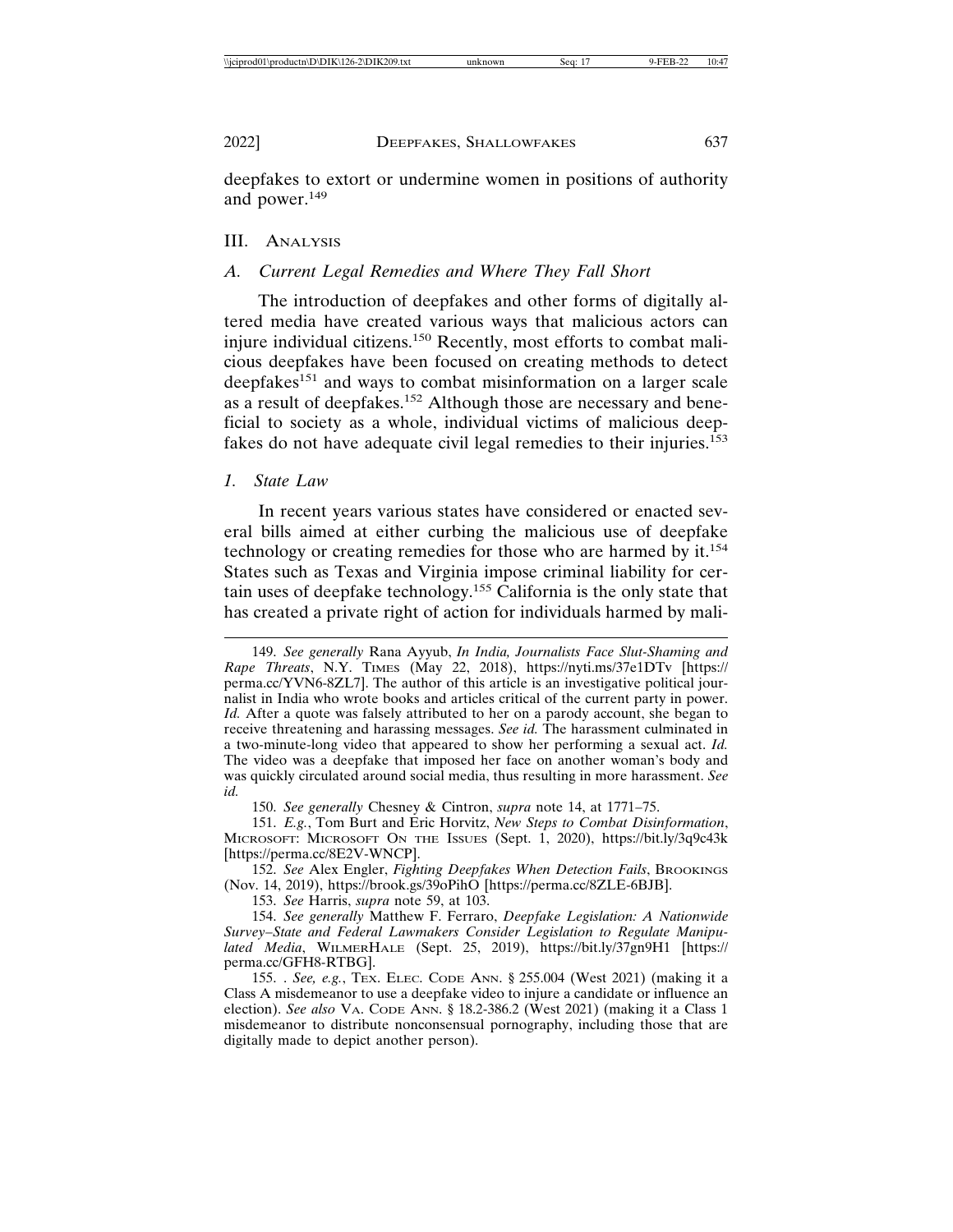cious deepfakes.156 State tort laws, such as the right to privacy, defamation, or intentional infliction of emotional distress may offer some relief but ultimately are insufficient in remedying many deepfake cases.<sup>157</sup>

## a. California AB-602 – A First Attempt at Private Right of Action

In 2019, the California Legislature passed AB-602, which created a civil private right of action for victims of nonconsensual deepfake pornography.158 Instead of using the term deepfake explicitly, the statute uses the terms "altered depiction," "depicted individual," and "digitization."<sup>159</sup> For the purposes of the statute, "depicted individual" means an individual who appears, as a result of digitization, to be giving a performance they did not actually perform or to be performing in an altered depiction."160 In respect to the definition of "depicted individual," the definition of 'digitization' is:

[T]o realistically depict any of the following: (A) The nude body parts of another human being as the nude body parts of the depicted individual. (B) Computer-generated nude body parts as the nude body parts of the depicted individual. (C) The depicted individual engaging in sexual conduct in which the depicted individual did not engage.<sup>161</sup>

The definitions within this legislation appear to be inclusive of more than just deepfakes. Instead, this language likely falls in line with allowing a private right of action for shallowfakes as well.<sup>162</sup> The notion that the statute broadly covers both deepfakes and shallowfakes is supported by the word deepfake being included in the legislative history, but being omitted in the actual statute.163 The law specifically avoids any language regarding machine learning or artificial intelligence and only talks in terms of digital "depictions"

158. *See* Ferraro, *supra* note 154.

<sup>156.</sup> CAL. CIV. CODE § 1708.86 (West 2021) (creating a civil private right of action against individuals who "create" or "intentionally disclose sexually explicit material . . . of a depicted individual").

<sup>157.</sup> *See generally* Harris, *supra* note 59, at 104–16 (explaining the various potential legal actions that can be used to combat deepfakes).

<sup>159.</sup> *See* CAL. CIV. CODE § 1708.86 (West 2021).

<sup>160.</sup> *Id.*

<sup>161.</sup> *Id.*

<sup>162.</sup> *See* AJDER ET. AL., AJDER ET. AL., at 11.

<sup>163.</sup> *See, e.g.*, STATE OF CAL. ASSEMB. COMM. ON JUDICIARY, DEPICTION OF INDIVIDUAL USING DIGITAL OR ELECTRONIC TECHNOLOGY: SEXUALLY EXPLICIT MATERIAL: CAUSE OF ACTION (2019).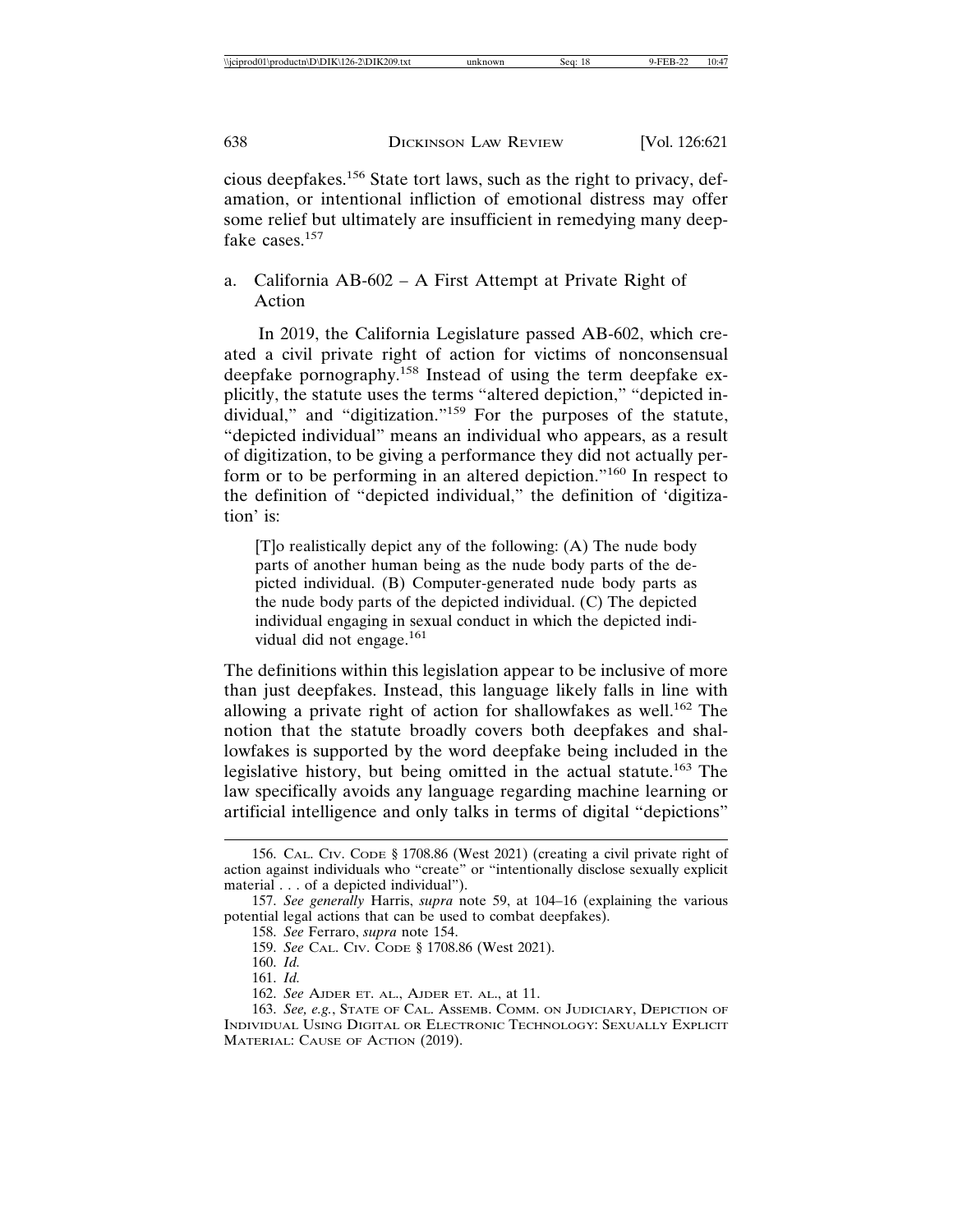of people.164 This distinction is important and should be included in any legislation, because of the danger that shallowfakes can cause, regardless of quality.<sup>165</sup>

The California law also allows for various forms of damages, including reclaiming any monetary gain by the defendant, actual or statutory damages, punitive damages, and reasonable attorney's fees.166 Most notable is the one-way shifting of reasonable attorney's fees and costs to the defendant, which could potentially allow for the better access to the courts for those harmed in personal injury cases, such as malicious deepfake use.<sup>167</sup>

Conversely, the law in California falls short in regard to remedying malicious deepfake injuries aside from nonconsensual pornography. Deepfake technology creates the potential for a wide variety of injuries, not just nonconsensual pornography.<sup>168</sup> Yet under the California law, people can only recover for nonconsensual pornography and no other potentially harmful uses, such as deepfake financial fraud.169 While not directly aimed at deepfake technology, California passed a law allowing for civil recovery for victims of malicious deepfakes within 60 days of an election, but the law is only temporary and is set to expire on January 1, 2023.<sup>170</sup>

b. Tort Law

Even though California is the only state with specific laws allowing recovery for malicious deepfake technology, common law tort claims may allow recovery in some instances.171 Plaintiffs in tort cases regarding deepfakes may potentially recover under theories of defamation, intentional infliction of emotional distress, or the right to privacy—specifically the tort of false light. $172$ 

168. *See generally* Chesney & Cintron, *supra* note 14, at 1771–75 (explaining the various malicious uses for deepfake technology).

169. *See* CAL. CIV. CODE § 1708.86 (West 2021) (allowing civil action and recovery against a person who within 60 days of an election distributes "materially deceptive audio or visual media . . . with the intent to injure a candidate's reputation or to deceive a voter into voting for or against a candidate"); Ferraro *supra* note 154.

170. *See* CAL. ELEC. CODE § 20010 (West).

171. *See generally* Erik Gerstner, *Face/off: "Deepfake" Face Swaps and Pri*vacy Laws, 87 DEF. Couns. J. 1, 4-9 (2020) (explaining the various common law remedies available for victims of deepfakes).

172. *See* Chesney & Citron, *supra* note 14, at 1793–95.

<sup>164.</sup> *See* CAL. CIV. CODE § 1708.86 (West 2021).

<sup>165.</sup> *See* AJDER ET. AL., *supra* note 19.

<sup>166.</sup> *See* CAL. CIV. CODE § 1708.86 (West 2021).

<sup>167.</sup> *See* Gregory A. Hicks, *Statutory Damage Caps Are an Incomplete Reform: A Proposal for Attorney Fee Shifting in Tort Actions*, 49 LA. L REV. 763, 793–94 (1989).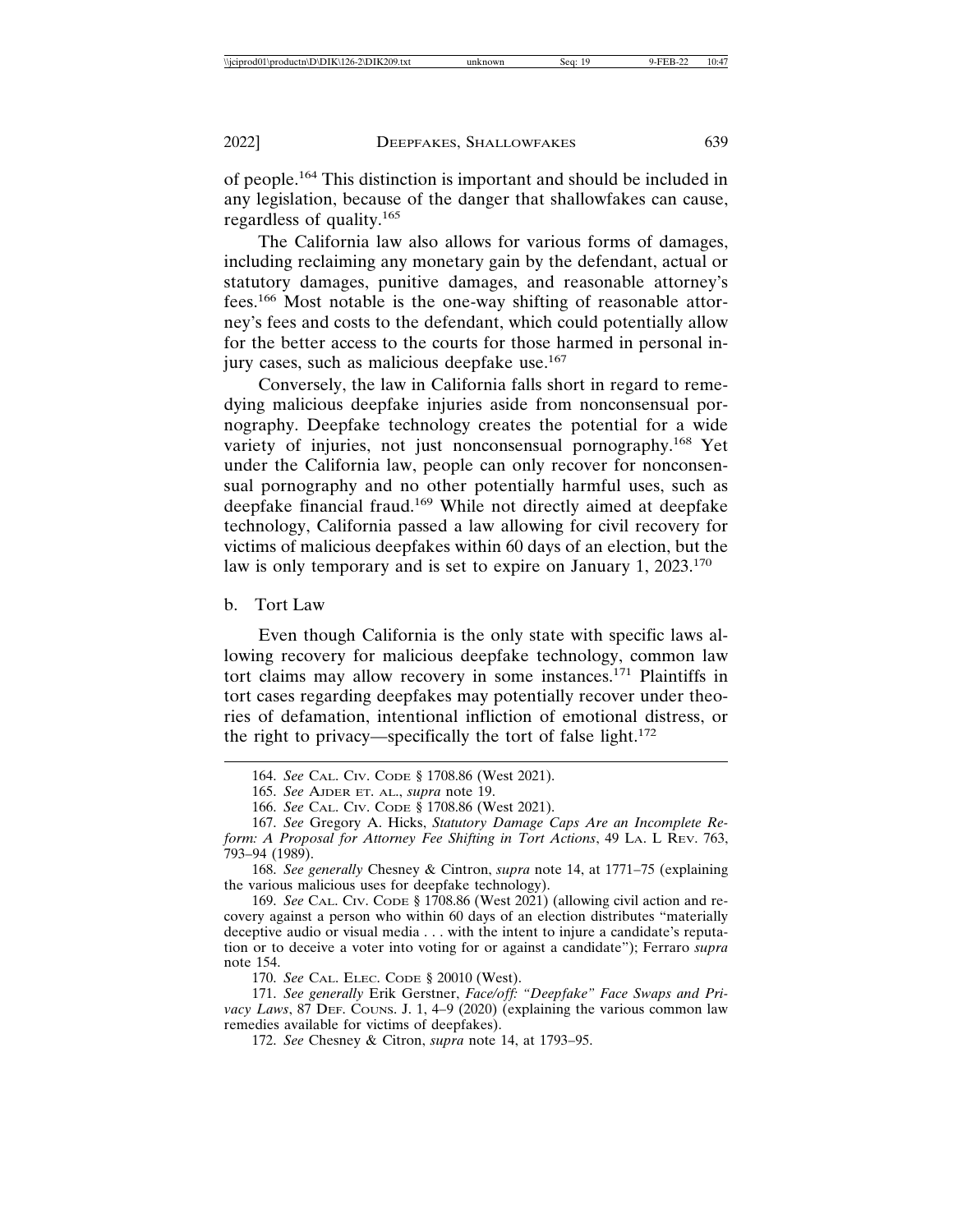Generally, "[t]he elements of a cause of action for defamation are a false statement, published without privilege or authorization to a third party, constituting fault as judged by, at a minimum, a negligence standard, and it must either cause special harm or constitute defamation per se."173 While potentially plausible for private plaintiffs; public figures face a heightened burden of proving actual malice,<sup>174</sup> making it harder for public figures to recover under this theory.175 Defamation claims, especially for public figures, are made even harder with the defense of parody.176 If the creator can show that the deepfake cannot be perceived as real, then the plaintiff will lose the claim for defamation.<sup>177</sup>

Intentional infliction of emotional distress is even harder to prove than defamation.178 While states have differing definitions, a plaintiff generally must show "that the defendant intentionally or recklessly engaged in extreme and outrageous conduct that caused the plaintiff to suffer severe emotional distress."179 Deepfakes that harm individuals that are not particularly graphic, such as political deepfakes or deepfakes used to damage someone's reputation, are not likely to satisfy the emotional distress requirement of intentional infliction of emotional distress.<sup>180</sup> While people may be able to succeed on an intentional infliction of emotional distress claim for nonconsensual deepfake pornography, it is much less likely in other cases.181

Finally, a person may seek remedy under multiple tort privacy theories, but the tort of false light is most likely to succeed.<sup>182</sup> While false light is a potentially viable claim against malicious deepfakes, it is only available in 32 states and the District of Columbia.183 Generally, to succeed on a false light claim, the person must be placed in a "highly offensive" false light and the creator must have "had

- 175. *See* Chesney & Citron, *supra* note 14, at 1793.
- 176. *See* Gerstner, *supra* note 171, at 5.
- 177. *See id.*
- 178. *See* Harris, *supra* note 59, at 112–14.
- 179. *E.g.*, Snyder v. Phelps, 562 U.S. 443, 451 (2011).
- 180. *See* Harris, *supra* note 59, at 112.
- 181. *See* Chesney & Cintron, *supra* note 14, at 1794.
- 182. *See* Harris, *supra* note 59, at 115.

183. *Id.* at 115–16. The states that allow a false light cause of action are: Alabama, Arizona, Arkansas, California, Connecticut, Delaware, Florida, Georgia, Hawaii, Idaho, Illinois, Iowa, Kansas, Kentucky, Louisiana, Maine, Maryland, Michigan, Mississippi, Montana, Nebraska, Nevada, New Jersey, New Mexico, Oklahoma, Oregon, Pennsylvania, Rhode Island, Tennessee, Utah, Washington, and West Virginia. *Id.*

<sup>173.</sup> D'Amico v. Corr. Med. Care, Inc., 120 A.D.3d 956, 962 (N.Y App. Div. 2014).

<sup>174.</sup> *See* New York Times Co. v. Sullivan, 376 U.S. 254, 283–84 (1964).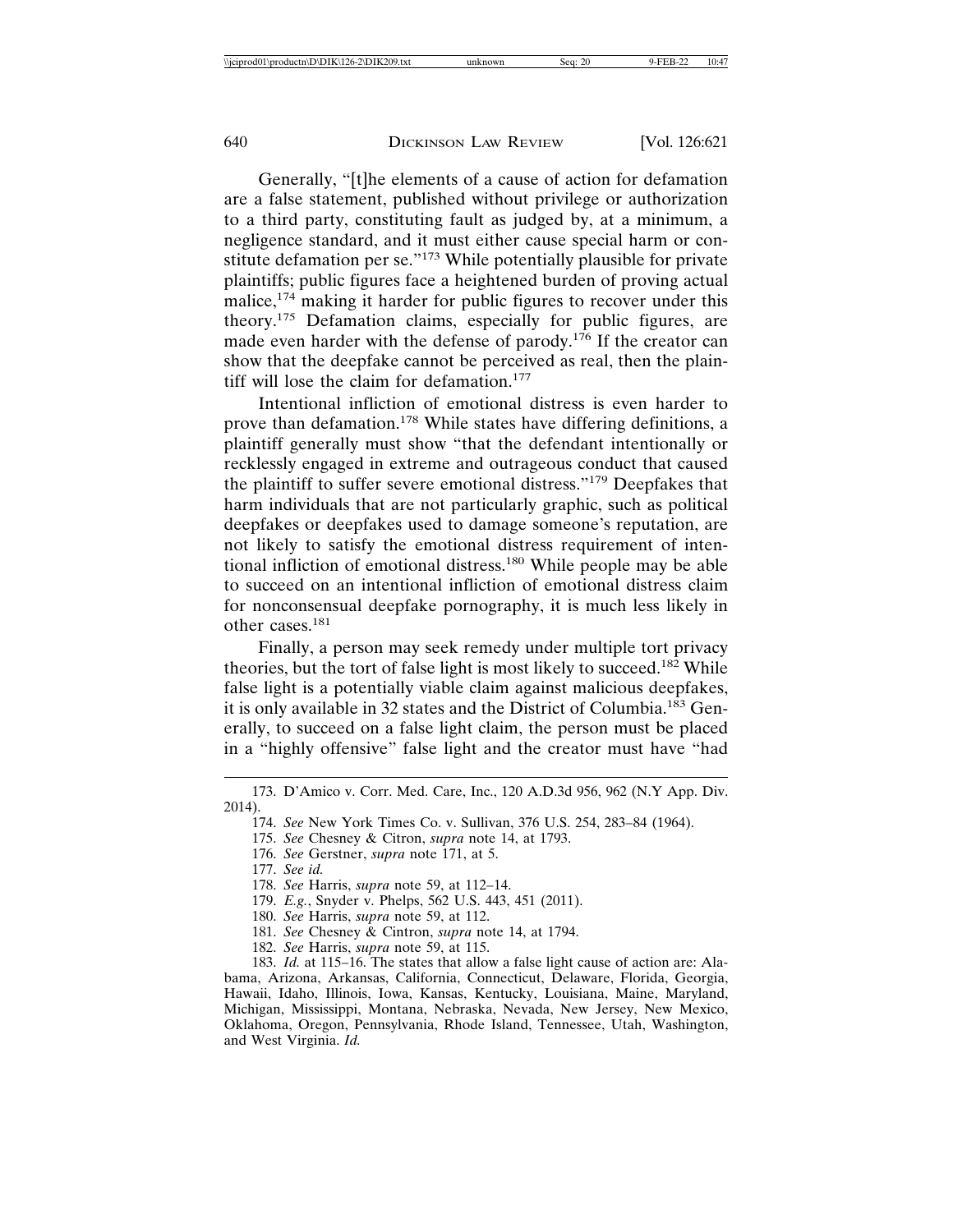knowledge of or acted in reckless disregard as to the falsity of the publicized matter and the false light in which the other would be placed."184 In a majority of states that recognize the tort of false light, the creator of the content needs to publish it for public viewing, while in the minority of states it only needs to be viewed by one other person.185 Therefore, in most states, this remedy would only be available to a victim of malicious deepfake content if a large portion of people actually viewed the deepfake.<sup>186</sup>

## *2. Federal Law*

Although most personal injury and tort law is handled at the state level, federal law provides several potential remedies. Most notably, federal copyright law offers some protections but also has some shortcomings.187 Legislators introduced a bill in 2019 that included a provision that would create a private right of action for malicious deepfake injuries, but it garnered little traction.<sup>188</sup>

## a. Federal Copyright Law

People harmed by the misuse of deepfake technology may seek remedies under The Copyright Act of 1976.189 Generally, an individual owns the rights to their pictures.190 Since the deepfake creator usually uses a series of photographs to create the deepfake,<sup>191</sup> they potentially infringe the rights of the owner of the photographs.192 If the plaintiff could prove the requisite elements of copyright infringement, then they would be able to access certain remedies, such as injunctions, disposition of the infringing material, damages, profits, and attorney's fees.<sup>193</sup>

Although federal copyright law offers some recourse, the scope of protection is far too narrow. Depending on the content of the deepfake, the creation may be protected under the fair use doctrine.194 Importantly, parody is a recognized purpose under the fair

186. *See id.*

<sup>184.</sup> RESTATEMENT (SECOND) OF TORTS § 652E (1977).

<sup>185.</sup> *See* Harris, *supra* note 59, at 116–17.

<sup>187.</sup> *See generally id.* at 107–11.

<sup>188.</sup> *See* Daniel Lipkowitz, *Manipulated Reality, Menaced Democracy: An Assessment of The Deep Fakes Accountability Act of 2019*, 2020 N.Y.U. J. LEGIS. & PUB. POL'Y QUORUM 30 (2020); *see also infra* Part III.A.2.b.

<sup>189.</sup> *See* Copyright Act of 1976, 17 U.S.C. §§ 101–1511.

<sup>190.</sup> *See* 17 U.S.C. § 102.

<sup>191.</sup> *See supra* Part II.B.

<sup>192.</sup> *See* 17 U.S.C. § 501.

<sup>193.</sup> *See id.* §§ 502–505.

<sup>194.</sup> *See* Harris, *supra* note 59, at 107–08.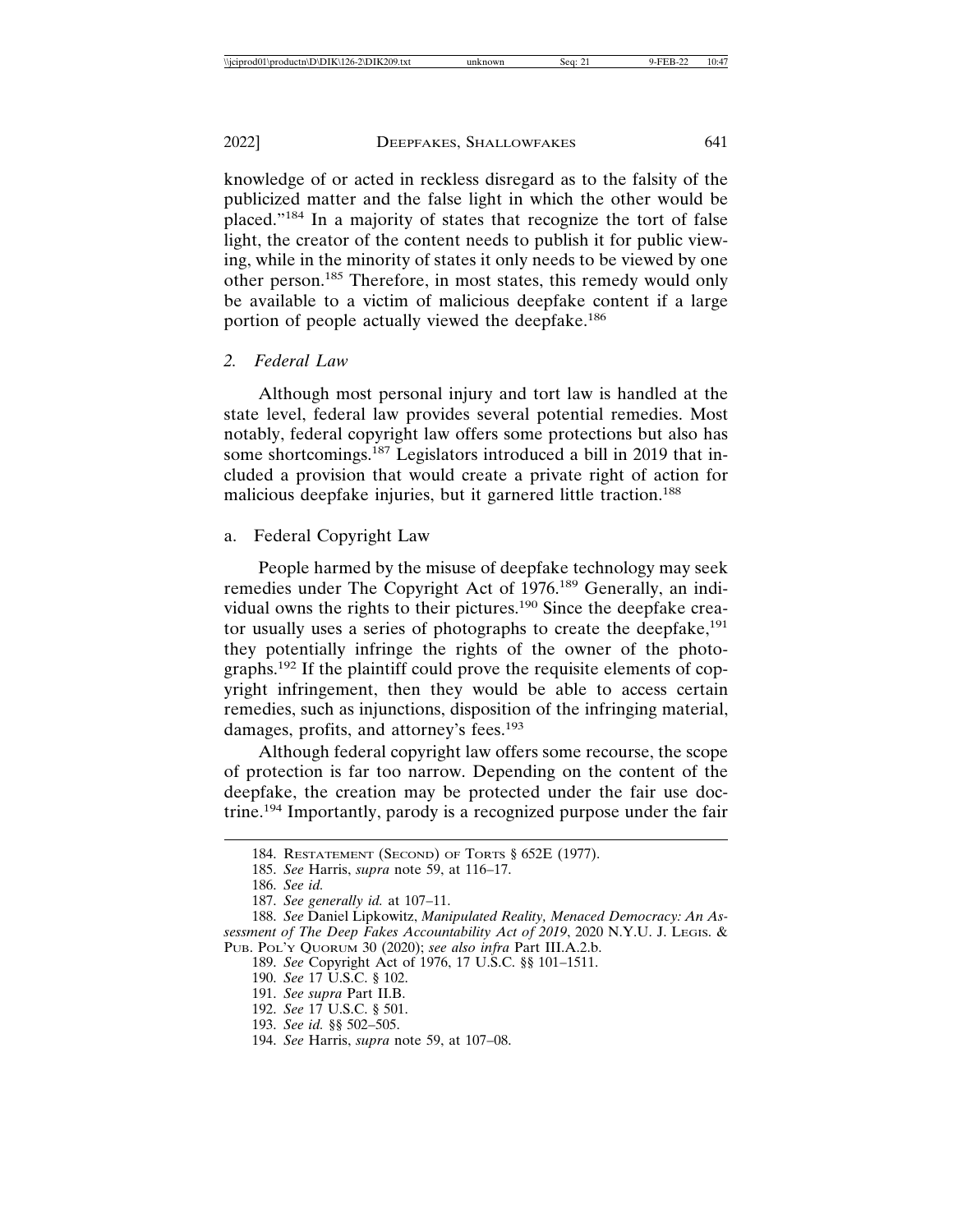use doctrine.<sup>195</sup> It is also worth mentioning that the parodied work does not need to be well-known,<sup>196</sup> which could potentially open up the defense to a plethora of deepfake situations, such as with smaller social media influencers.<sup>197</sup> While parody and fair use may not be as relevant in regard to nonconsensual deepfake pornography of non-celebrities, it may arise more often with celebrities.<sup>198</sup>

Since fair use is an affirmative defense, a defendant would need to show these factors to avoid liability: (1) the purpose and character of the use, (2) the nature of the copyrighted work, (3) the amount and substantiality of the portion used in relation to the copyrighted work as a whole, and (4) the effect of the use upon the potential market for or value of the copyrighted work.199 Not everything would be considered fair use, especially many pornographic depictions, but it is easy to see how a deepfake of Jay-Z reciting Shakespeare would be protected by the fair use doctrine<sup>200</sup> While the ethics surrounding the legality of recreating someone else's likeness without their consent is outside the scope of this Comment, it is not difficult to see why someone would want a legal remedy. In that case, federal copyright law falls short.

#### b. The DEEPFAKES Accountability Act

The issue of malicious deepfakes has not gone unnoticed by Congress, and in 2019 Rep. Yvette Clark (D-NY) introduced the DEEPFAKES Accountability Act.<sup>201</sup> This bill addresses the danger of deepfakes by including a private right of action for individuals harmed by malicious deepfake use.<sup>202</sup> The DEEPFAKES Accountability Act ("Act") would allow an "individual . . . who has been exhibited as engaging in falsified material activity in an advanced technological false personation record" to receive either actual or statutory damages and injunctive relief.<sup>203</sup> For the purpose of this

<sup>195.</sup> *See* Campbell v. Acuff-Rose Music, Inc., 510 U.S. 569, 579 (1994).

<sup>196.</sup> *See* Northland Family Planning Clinic, Inc. v. Center for Bio-Ethical Reform, 868 F. Supp. 2d 962, 976 (C.D. Cal. 2012).

<sup>197.</sup> *See supra* notes 131–34 and accompanying text (discussing how people are often making deepfakes of young women from TikTok).

<sup>198.</sup> *See generally* Tiffany C. Li, *Kim Kardashian vs. Deepfakes*, SLATE (June 18, 2019, 8:34 PM), https://bit.ly/3qOQ9hm [https://perma.cc/2SMX-FQ8N] (discussing how most "high-profile" deepfakes likely fall within fair use).

<sup>199. 17</sup> U.S.C. § 107.

<sup>200.</sup> *See generally* Hochberg, *supra* note 115 (discussing how a deepfake video of Jay-Z reading Hamlet would likely fall under the parody category of fair use).

<sup>201.</sup> *See* Defending Each and Every Person from False Appearances by Keeping Exploitation Subject to Accountability Act of 2019, H.R. 3230, 116th Cong. (2019).

 $202.$  H.R. 3230 § 1041(g).

<sup>203.</sup> *See* H.R. 3230 § 1041(g)(1).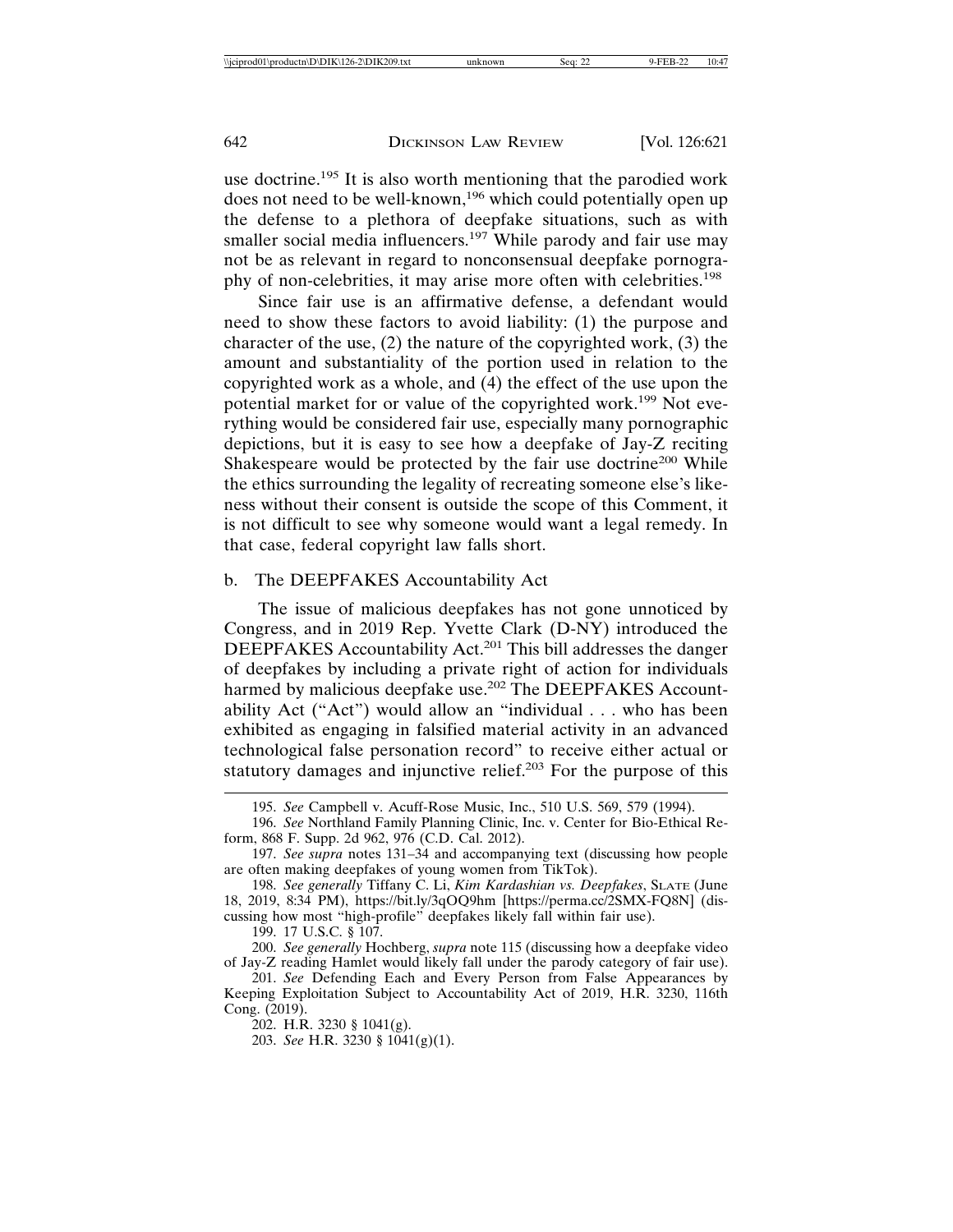legislation, the Act defines the term deep fake [sic] in regard to advanced technological false personation record as:

[A]ny video recording, motion-picture film, sound recording, electronic image, or photograph, or any technological representation of speech or conduct substantially derivative thereof—(A) which appears to authentically depict any speech or conduct; and (B) the production of which was substantially dependent upon technical means, rather than the ability of another person to physically or verbally impersonate such person.204

This definition would likely satisfy the need for a legal definition that encompasses both the narrow technical definition of deepfake and the broader colloquial definition that includes shallowfakes.<sup>205</sup>

While the bill would likely have a positive effect, it is does have several shortcomings. First, the requirements under subsection (a) of the bill only require the creator to include disclosures that state the content is altered and a watermark.206 Although the criminal portion of the bill specifically addresses sexual harassment, political interference, and fraud, the civil liability and private right of action portion only requires watermarks and disclosures that identify a piece of media as a deepfake.<sup>207</sup> Based on this reading of the law, it is conceivable that an individual could avoid civil liability for creating an embarrassing deepfake by including the required watermarks and disclosures.

Second, this bill could potentially harm innocent parties, specifically artists. Regardless of the law, those looking to harm others with deepfakes are unlikely to include watermarks or disclosures in their creation.208 To combat this, the bill attempts to carve out exceptions for movies, television, music, parody, and historical reenactments.209 Since the bill includes specific exceptions, many other equally innocent uses may get vilified if the courts apply the *expressio unuis* canon of construction.210 While these detailed exceptions

206. *See* H.R. 3230 § 1041(a).

207. *Compare* H.R. 3230 § 1041(f)(1) (including sexual harassment, political interference, and fraud in the criminal liability section), *with* H.R. 3230 § 1041(f)(2), *and* H.R. 3230 § 1041(g) (including reference to only subsection (a), which makes disclosures and watermarks a requirement).

208. *See* Matthew Ingram, *Legislation Aimed at Stopping Deepfakes Is a Bad Idea*, COLUM. JOURNALISM REV. (July 1, 2019), https://bit.ly/3a5yLxZ [https:// perma.cc/9PZF-W7QQ].

209. *See* H.R. 3230 § 1041(j).

210. *See, e.g.*, Sebastian Peris, *Star Wars Deepfake Shows Stranger Things' Millie Bobby Brown As Leia*, GAMERANT (Jan. 23, 2021), https://bit.ly/2KOBWBA

<sup>204.</sup> H.R. 3230 § 1041(n)(3).

<sup>205.</sup> *See generally supra* Part II.B (discussing the difference between deepfakes and shallowfakes).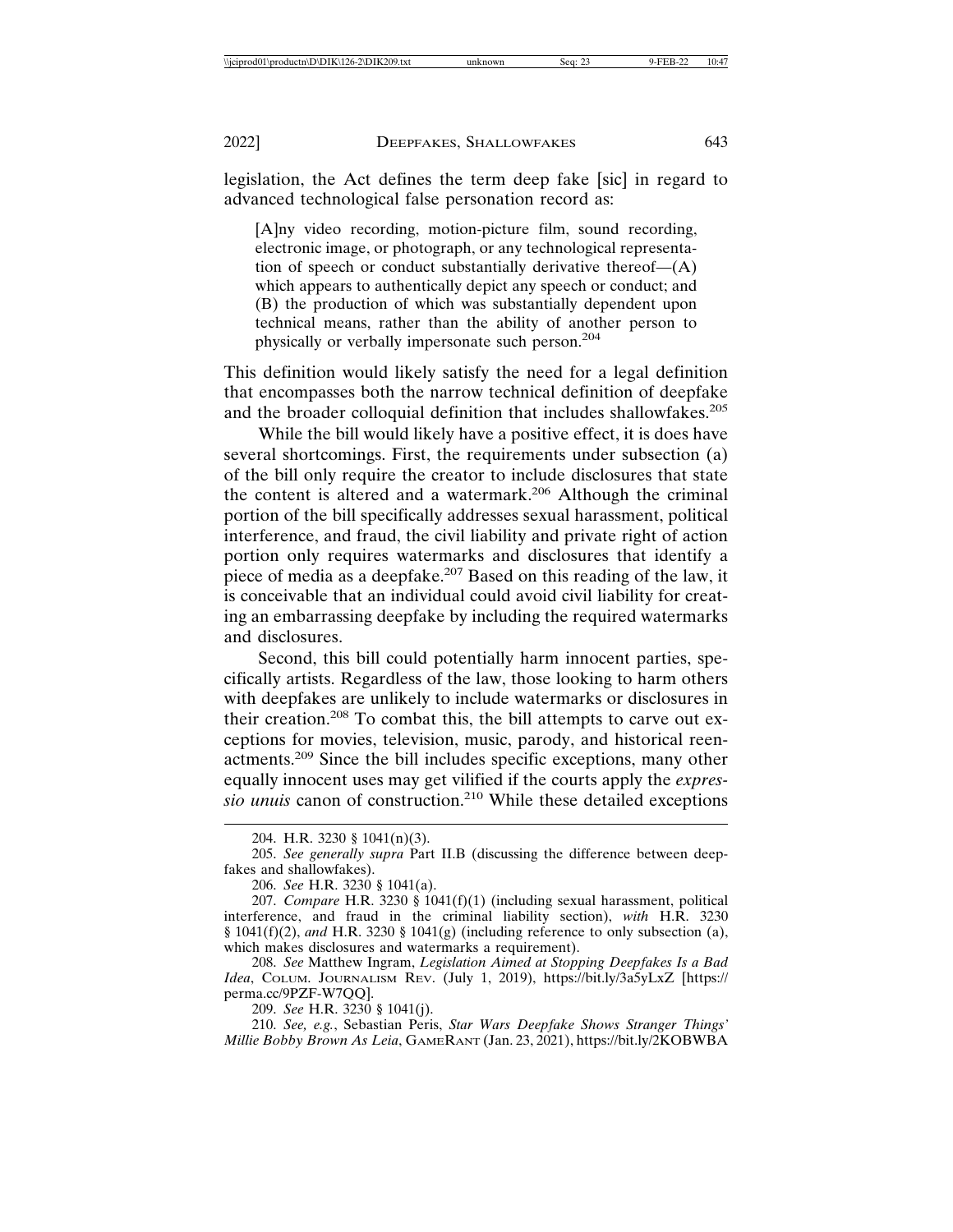were likely at the behest of those industries, it leaves the door open to a broad statute that could potentially harm innocent parties.<sup>211</sup> Although the DEEPFAKES Accountability Act includes some important provisions, and represents a step in the right direction, it still falls short of what is needed.

## *B. A Federal Private Right of Action*

As discussed over the course of this Comment, deepfakes pose a substantial threat across various facets of society. Both state and federal governments recognize the need for action and have begun to devise legislation to combat the rise in deepfake threats.212 For several reasons, these attempts have come up short.<sup>213</sup> When the federal government takes up this issue again, they must include a private right of action in future deepfake legislation.

## *1. Why Is a Private Right of Action Necessary?*

Although there is much talk about large-scale deepfake fake crimes that can disrupt elections or have large scale consequences, the vast majority of deepfakes are pornographic images of individuals.214 In fact, 96 percent of all deepfakes on the internet are pornography and virtually entirely targeting women.215 While other large-scale solutions to deepfake crimes are certainly important, a private right of action is necessary because the law fails to provide remedy and recourse to those currently being harmed.<sup>216</sup>

A private right of action is necessary because it would give more choice over the remedy process to those who are harmed. It has been argued that a civil litigation process would require the party bringing the suit to relive the trauma caused by the deepfake.217 While this is an important consideration, that decision

212. *See, e.g.*, *supra* Part III.A.1.a, Part III.A.2.b.

213. *See generally supra* Part III.A (discussing why the current state of the law is inadequate to provide remedies for victims of malicious deepfakes).

214. *See* AJDER ET. AL., *supra* note 19, at 6.

215. *See id*. at 1–2.

217. *See* Brown, *supra* note 63, at 41.

<sup>[</sup>https://perma.cc/4D57-QREF]. Without getting into the underlying ethical concerns, would fan edits of movies, such as this one showing Mille Bobby Brown in the place of Carrie Fisher as Leia, be considered movies or would they require watermarks? *Id*. This uncertainty potentially causes issues for artists and entertainers.

<sup>211.</sup> *See* Kaveh Waddell, *A Shaky First Pass at Criminalizing Deepfakes*, AX-IOS (Jul. 27, 2019), https://bit.ly/2YgvIgX [https://perma.cc/95AM-M5NF].

<sup>216.</sup> *See generally supra* Part III.A (discussing why the current state of the law is inadequate to provide remedies for victims of malicious deepfakes).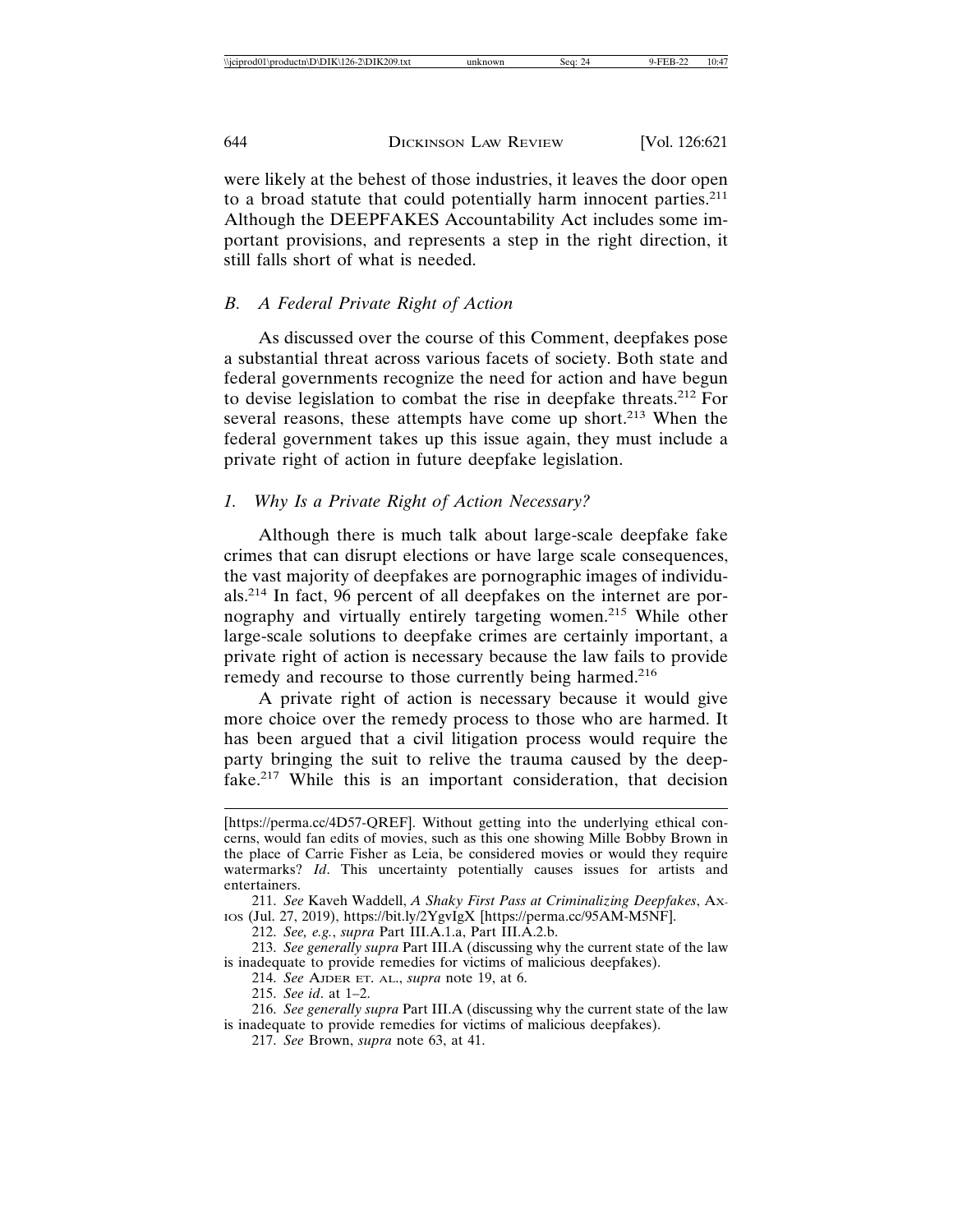should be made by the victim.<sup>218</sup> The lack of a private right of action is actually drawing out the litigation process even more.<sup>219</sup> Similar to revenge porn cases, attorneys for individuals harmed by malicious deepfakes are forced to carve out new areas of common law and struggle to convince judges to accept that law.220 Instead, a private right of action would give the legal system a statutory framework to work with when handling the inevitable rise in deepfake cases.<sup>221</sup>

Finally, it would allow for some legal recourse in the case of anonymous creators. One of the biggest criticisms of against a private right of action is the fact that many creators are anonymous and it is incredibly difficult to identify them.222 To the contrary, a private right of action would allow courts to hear malicious deepfake cases without having first identified the creator of the deepfake.223 In cases where the defendant is not identifiable or is otherwise outside the jurisdiction of the courts, the plaintiff could commence an in rem civil action.<sup>224</sup> This would at least provide some remedy through a court order declaring the material to be a deepfake and awarding any profits to the plaintiff, if the defendant is ever identified.<sup>225</sup> Although there are many other necessary steps to solve the deepfake problem, any proposed legislation must include a private right of action.

## *2. What Would the Law Look Like?*

Ultimately, a federal law creating a private right of action would need to include several components to ensure that individuals have their harms remedied, while not being overly restrictive. First, the law must create a proper definition for what will be considered a deepfake under the statute.<sup>226</sup> By technical definition, the

225. *See id.* § 4(d).

<sup>218.</sup> *See* Geoff Bartlett, *'Revenge Porn' Law Will Allow People to Sue Those Who Share Intimate Photos*, CBC NEWS (Apr. 16, 2018, 9:25 AM), https://bit.ly/ 39mVkz6 [https://perma.cc/5HKQ-YCUV] (discussing how a Canadian law that creates a civil action right against revenge porn gives victims "a voice").

<sup>219.</sup> *See* Cara Bayles, *With Online Revenge Porn, The Law Is Still Catching Up*, LAW360 (Mar. 1, 2020, 8:02 PM), https://bit.ly/3raI4E3 [https://perma.cc/PBV6- GHPU].

<sup>220.</sup> *See id*.

<sup>221.</sup> *See* Devin Coldeway, *DEEPFAKES Accountability Act Would Impose Unenforceable Rules—But It's a Start*, TECHCRUNCH (June 13, 2019, 3:25 PM), https://tcrn.ch/36gQH7V [https://perma.cc/2WM3-D4UG].

<sup>222.</sup> *See id*.

<sup>223.</sup> *See generally* H.R. 3230 § 4(a) (allowing in rem litigation against unknown defendants).

<sup>224.</sup> *See id.* § 4(a).

<sup>226.</sup> *See supra* Part II.B (discussing the technical definition of deepfake).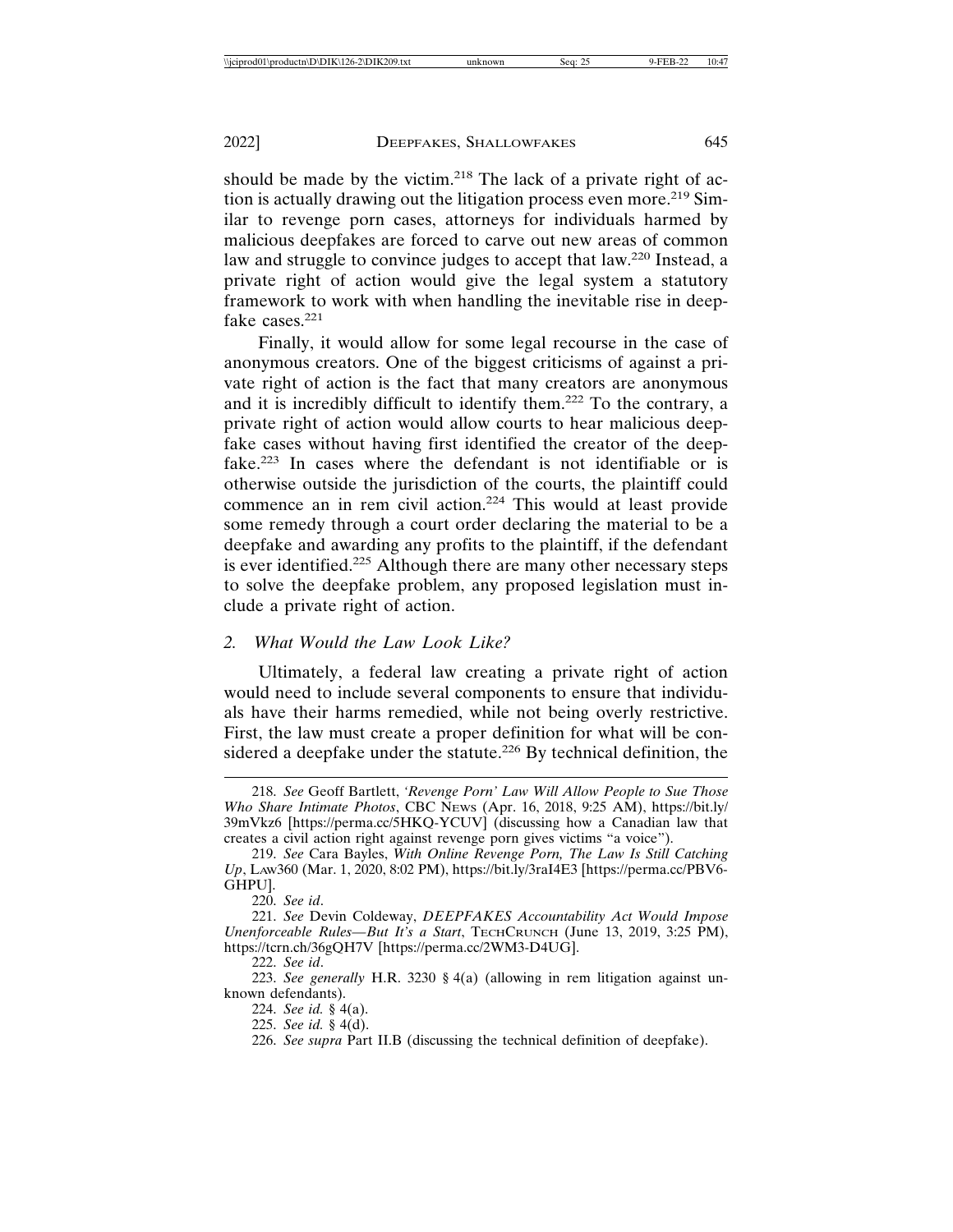word deepfake is quite narrow, but for the purposes of the law, it should be broadened to encompass shallowfakes.<sup>227</sup> As previously discussed, the DEEPFAKES Accountability Act has several issues, but the way the bill defined deepfakes was not one of them.<sup>228</sup> Therefore, the government should adopt, for the purposes of civil liability, the deepfake definition from the DEEPFAKES Accountability Act.<sup>229</sup>

Second, the law must explicitly make it a violation to knowingly distribute or solicit deepfake pornography without the consent of the depicted party. This provision is necessary because the overwhelming majority of deepfakes made are nonconsensual pornography.230 It is crucial to include the acts of distribution and solicitation because individuals are often not creating the deepfakes themselves; rather, they are purchasing custom deepfakes from others.<sup>231</sup> Also, a comprehensive ban of illicit deepfakes would almost certainly be unconstitutional.232 Therefore, the law should focus on creating liability for distributing or soliciting malicious deepfakes.<sup>233</sup>

Lawmakers should also include a specific provision aimed at political deepfakes alongside nonconsensual pornographic deepfakes. Malicious political deepfakes have the potential to harm society as a whole by disrupting the electoral process.234 Curtailing the societal harm from political deepfakes will not be accomplished through a private right of action but will require one of the various other approaches suggested by experts.235 While the greater harm to society is important, politicians should still be able to seek individual remedy for the harms they may face.<sup>236</sup> To balance the relative harm to politicians with not being overly restrictive, the law

232. *See generally* Harris, *supra* note 59, at 125–28 (arguing that interpreting courts would likely find that some illicit deepfakes have societal value and that an outright ban would be overbroad).

233. *See id*.

<sup>227.</sup> *See generally id*.

<sup>228.</sup> *See generally supra* Part III.A.2.b.

<sup>229.</sup> H.R. 3230 § 1041(n)(3); *see also supra* text accompanying note 196.

<sup>230.</sup> AJDER ET. AL., *supra* note 19, at 1–2.

<sup>231.</sup> *See* James Vincent, *Deepfake Bots on Telegram Make the Work of Creating Fake Nudes Dangerously Easy*, VERGE (Oct. 20, 2020, 10:00 AM), https://bit.ly/ 2M8znLC [https://perma.cc/WN9A-6LM3].

<sup>234.</sup> *See* Lipkowitz, *supra* note 188, at 34.

<sup>235.</sup> *See, e.g.*, Rebecca Green, *Counterfeit Campaign Speech*, 70 HASTINGS L.J. 1445, 1483–86 (2019) (discussing a partial ban on counterfeit campaign speech).

<sup>236.</sup> *See id*. at 1465–66 (arguing in favor a law protecting the dignity of political candidates from "falsification of their identities").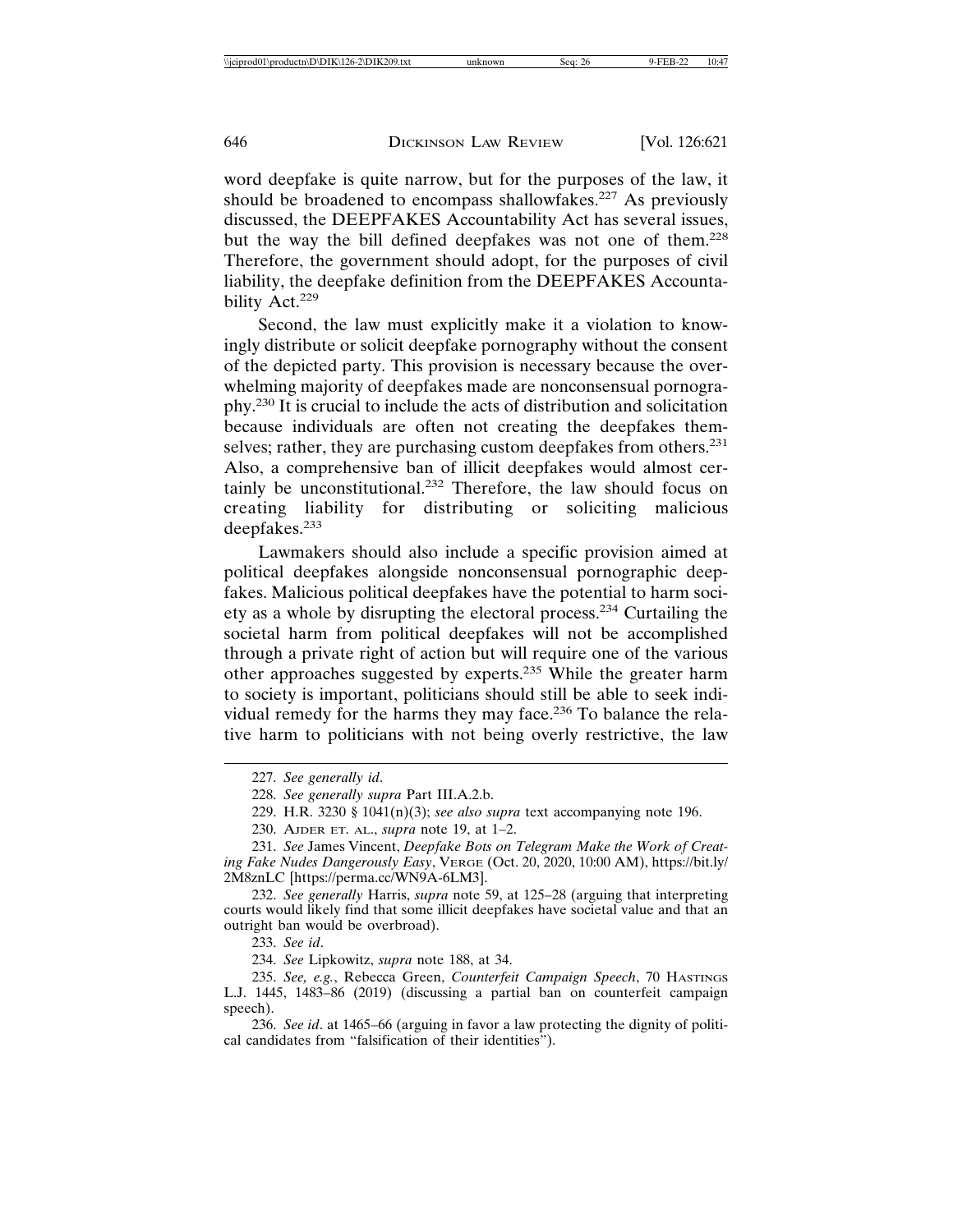should prohibit politically motivated deepfakes during election season.<sup>237</sup>

Although it would be tempting to create a comprehensive list of offending deepfake uses, any law should avoid doing so—this would allow the law to handle new and developing harms that are not yet identified.238 To prevent the law being closed to future developments, lawmakers should draft legislation to prohibit the use of deepfakes during the commission of any crime, violation of law, or any other tort.<sup>239</sup> This framework would also allow for easier recovery based for malicious deepfake use in the context of fraud.<sup>240</sup>

Finally, lawmakers must include several procedural rules to help protect the victims and allow for efficient remedy, several of which are already included in the DEEPFAKES Accountability Act. While not a perfect solution, lawmakers should allow in rem litigation against unknown defendants, because it will allow a court to determine that a deepfake is in fact materially false.<sup>241</sup> This could be beneficial, especially in regard to the dignity of politicians who are harmed by malicious electoral deepfakes.242 The law should also allow plaintiffs to have privacy protections during the proceeding by allowing the lawsuit to be filed under seal.<sup>243</sup> When combined, these provisions would create a law that allows individual citizens to seek remedies with dignity, is adaptable to unforeseen threats, and provides a statutory framework for addressing malicious deepfakes.

#### *C. Deepfakes and the First Amendment*

Deepfakes are undeniably speech and any law that limits their creation would be subject to First Amendment scrutiny. However, the First Amendment would not bar the limitations outlined in this Comment. While the First Amendment protects free speech, "it is well understood that the right of free speech is not absolute."<sup>244</sup> Based on the exceptions of obscenity and defamation, the proposed legislative action would not violate the First Amendment.<sup>245</sup>

<sup>237.</sup> *See supra* note 169 (discussing California's prohibition of political deepfakes near an election).

<sup>238.</sup> *See* Lipkowitz, *supra* note 188, at 31.

<sup>239.</sup> *See id.* at 32.

<sup>240.</sup> *See supra* Part II.C.2.b.

<sup>241.</sup> *E.g.*, H.R. 3230 § 4(a).

<sup>242.</sup> *See supra* note 237 and accompanying text.

<sup>243.</sup> *See* H.R. 3230 § 1041(4)(2).

<sup>244.</sup> Chaplinsky v. State of New Hampshire, 315 U.S. 568, 571 (1942).

<sup>245.</sup> *See generally* Jessica Ice, Note, *Defamatory Political Deepfakes and the First Amendment*, 70 CASE W. RES. L. REV. 417, 440–43 (2019).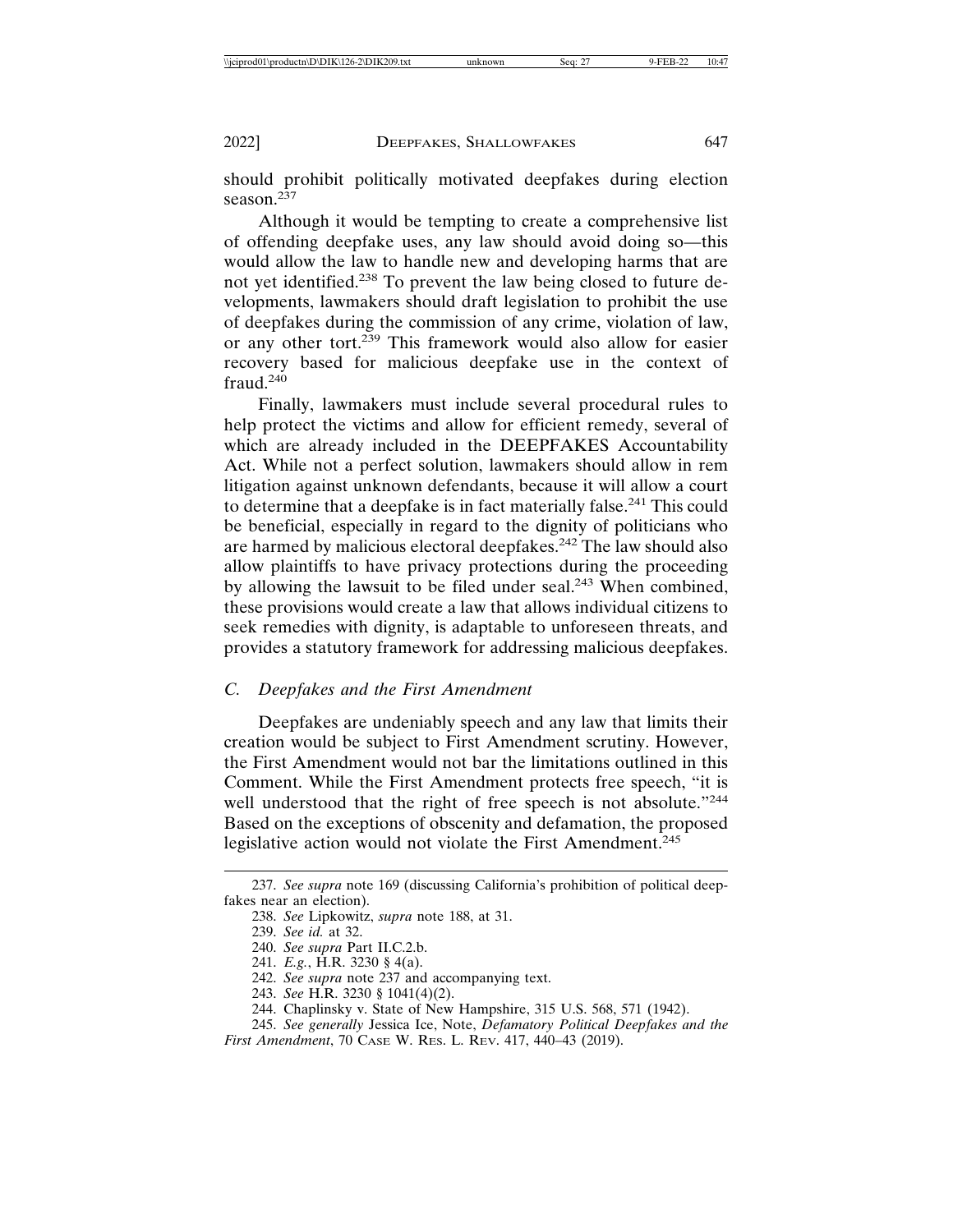The First Amendment does not protect obscenity as a form of free speech.246 The court in *Miller v. California* articulated a threeprong test to determine if the speech in question is obscene: [1] whether the average person, applying contemporary community standards would find that the work, taken as a whole, appeals to the prurient interest; [2] whether the work depicts or describes [sexual conduct], in a patently offensive way  $\ldots$ ; [3] whether the work, taken as a whole, lacks serious literary, artistic, political, or scientific value. $247$ 

Without a doubt, certain deepfakes could be permissibly regulated under this standard.<sup>248</sup> This standard would also safeguard against legislative overreach by protecting beneficial deepfake uses. $249$ 

Lawmakers would also likely be able to restrict political deepfakes as long as the First Amendment standard for defamation is satisfied. In *New York Times Co. v. Sullivan*, the Supreme Court held that "actual malice" is required to sustain a defamation case against a political figure.<sup>250</sup> The bar for actual malice is incredibly high, requiring "that the statement was made . . . with knowledge that it was false or with reckless disregard of whether it was false or not."251 In political deepfake cases, this standard is likely not as hard to meet because of the nature of deepfakes.<sup>252</sup> Since the creator of a deepfake is in fact taking definitive steps to create a piece of content that did not previously exist, it is a near certainty that the creator knew that what they were publishing was false.<sup>253</sup> Therefore, it is incredibly likely that both restrictions on nonconsensual pornographic deepfakes and political deepfakes would be upheld under existing First Amendment standards.

## IV. CONCLUSION

Deepfakes are the newest rendition in a long line of media manipulation.254 Unlike prior forms of manipulated media, deepfakes are easier to make and harder to detect.<sup>255</sup> Creators are able to use emerging technology in artificial intelligence to make not only near

<sup>246.</sup> *See* Miller v. California, 413 U.S. 15, 23 (1973).

<sup>247.</sup> *Id*. at 24.

<sup>248.</sup> *See* Ice, *supra* note 245, at 440.

<sup>249.</sup> *See generally supra* Part II.C.1 (discussing beneficial uses for deepfakes).

<sup>250.</sup> *See* New York Times Co. v. Sullivan, 376 U.S. 254, 279–80 (1964).

<sup>251.</sup> *See id*.

<sup>252.</sup> *See* Ice, *supra* note 245 at 433–34.

<sup>253.</sup> *See id*.

<sup>254.</sup> *Supra* Part I.

<sup>255.</sup> *See supra* Part I.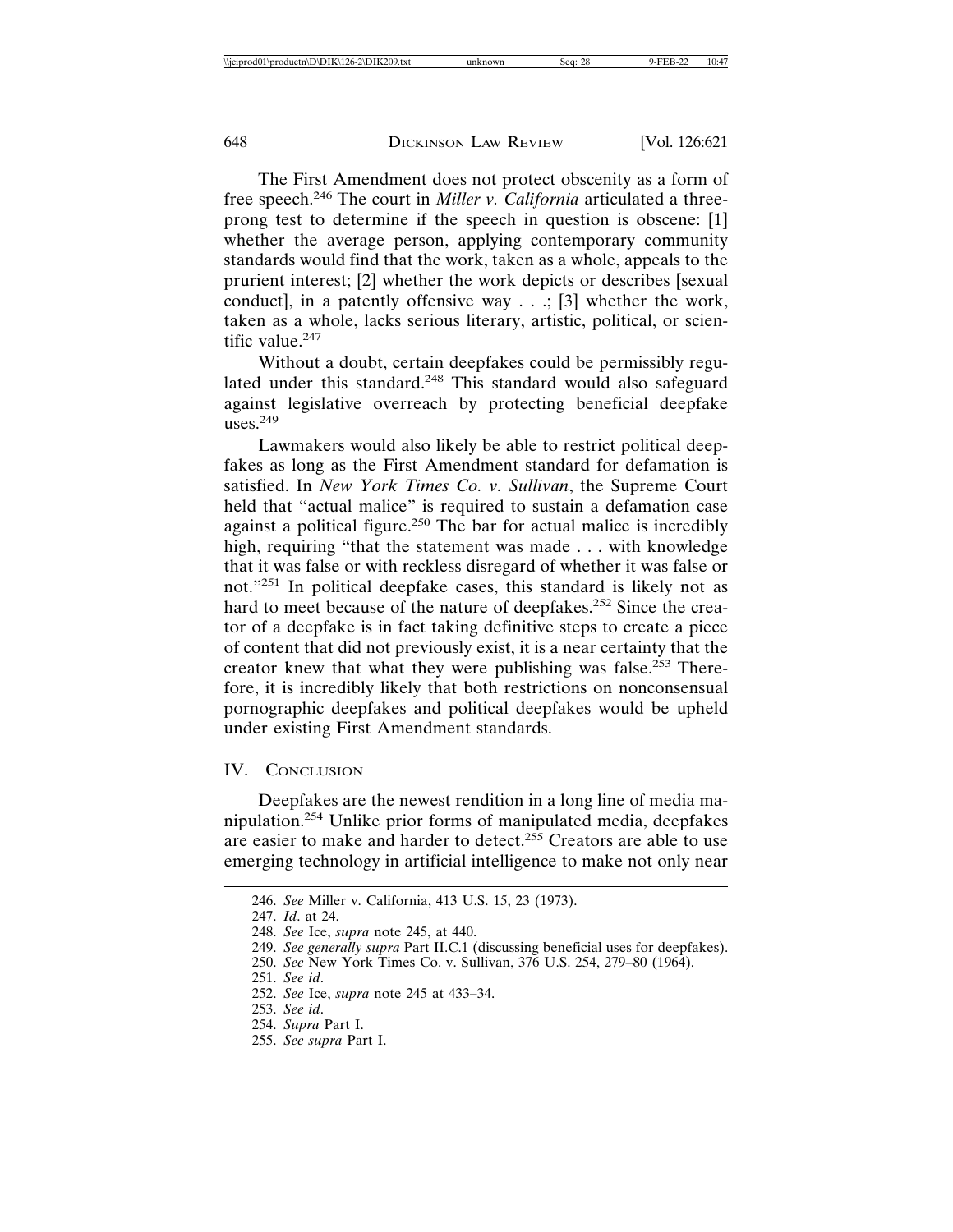realistic deepfake photographs, but video and audio as well.<sup>256</sup> As the technology improves, more people are gaining the access and ability to create deepfakes.<sup>257</sup>

People are rightfully concerned about the threat that deepfakes pose, but it is important to remember that there are many beneficial uses for deepfakes and the technology used to create them.258 Deepfakes can be used in various fields, including education, entertainment, and business.259 Lawmakers must keep these beneficial purposes in mind when drafting any deepfake legislation. $260$ 

Despite the possible benefits of deepfakes, deepfakes still pose a significant threat.261 People are starting to use deepfakes to affect political discourse, create nonconsensual pornography, and even commit fraud.<sup>262</sup> Currently, nearly all of the deepfakes on the internet are fake pornographic images of women.263 While it is crucial to develop detection software and national security plans for confronting the deepfake challenge, it is necessary that we create solutions for individuals that are harmed by this malicious deepfake  $use.<sup>264</sup>$ 

As it stands, victims of malicious deepfake use have little to no sufficient remedy for their harms.<sup>265</sup> State tort law and federal copyright law provide potential remedies, but both prove challenging.266 Some states, such as California, have started to provide specific remedies, but most have not.<sup>267</sup> At the federal level, legislators have introduced legislation to address the issue, but the bills have not been enacted.<sup>268</sup> By no means would a private right of action fix all the harm done by malicious deepfakes and many victims may choose not to pursue litigation for various reasons.<sup>269</sup> But, those harmed should be the ones to make that choice and if they chose to pursue litigation, a cause of action should be readily availa-

- 262. *See supra* Part II.C.2.
- 263. *See* AJDER ET. AL., *supra* note 19, at 1–2.
- 264. *See supra* Part III.B.1.
- 265. *See generally supra* Part III.A.
- 266. *See supra* Part III.A.
- 267. *Supra* Part III.A.1.a.
- 268. *Supra* Part III.A.2.b.
- 269. *Supra* III.B.1.

<sup>256.</sup> *See supra* Part II.B.

<sup>257.</sup> *See supra* Part II.B.

<sup>258.</sup> *See generally supra* Part II.C.1.

<sup>259.</sup> *See supra* Part II.C.1.

<sup>260.</sup> *See* Chesney & Cintron, *supra* note 14, at 1788–89.

<sup>261.</sup> *See generally supra* Part II.C.2.